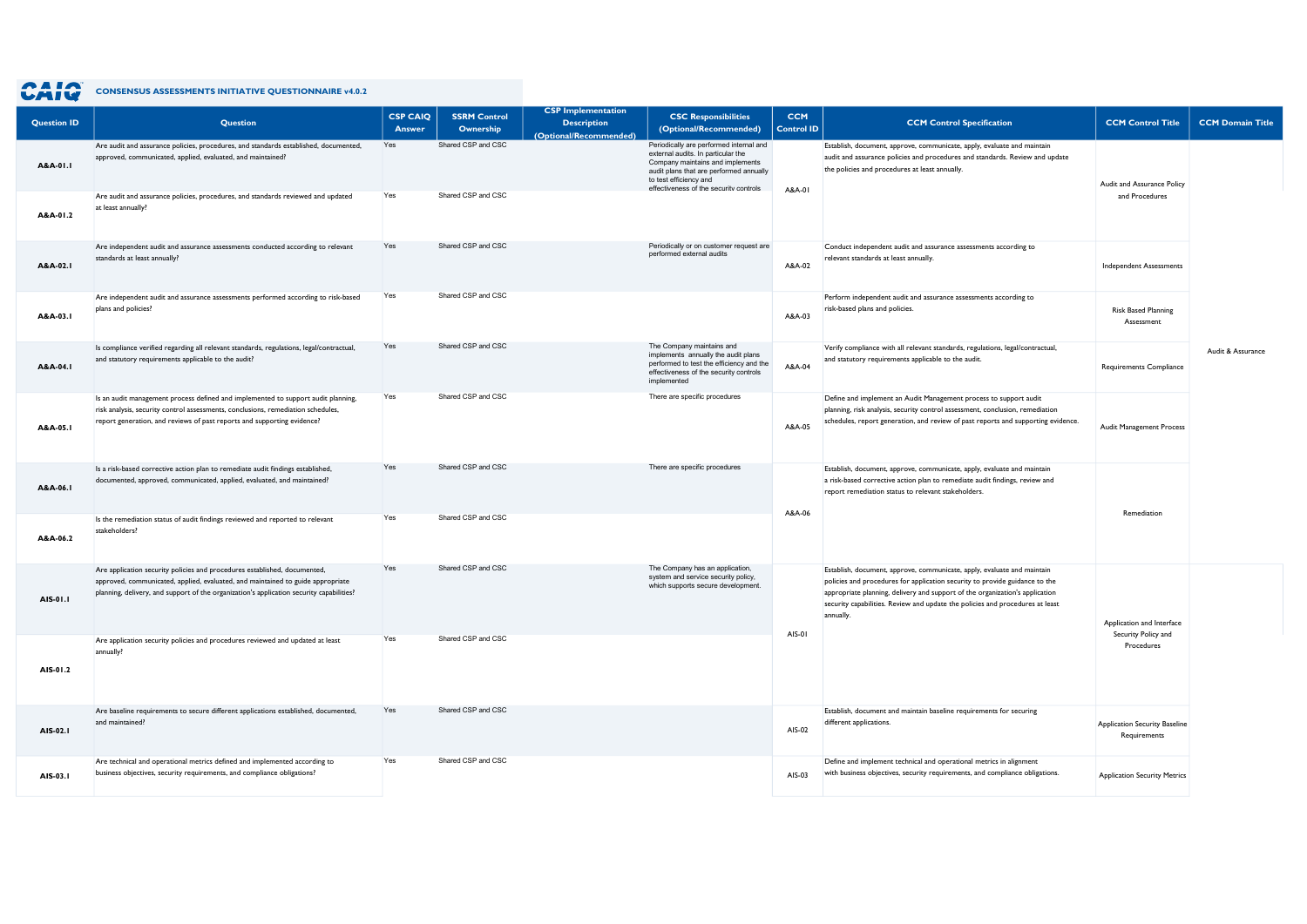| AIS-04.1        | Is an SDLC process defined and implemented for application design, development,<br>deployment, and operation per organizationally designed security requirements?                                                     | Yes | CSC-owned          | The Company has an application,<br>system and service security policy,<br>which supports secure development. | AIS-04        | Define and implement a SDLC process for application design, development,<br>deployment, and operation in accordance with security requirements defined by<br>the organization.                                                                                                                       | Secure Application Design<br>and Development |                                     |
|-----------------|-----------------------------------------------------------------------------------------------------------------------------------------------------------------------------------------------------------------------|-----|--------------------|--------------------------------------------------------------------------------------------------------------|---------------|------------------------------------------------------------------------------------------------------------------------------------------------------------------------------------------------------------------------------------------------------------------------------------------------------|----------------------------------------------|-------------------------------------|
| AIS-05.1        | Does the testing strategy outline criteria to accept new information systems,<br>upgrades, and new versions while ensuring application security, compliance adherence,<br>and organizational speed of delivery goals? | Yes | CSC-owned          |                                                                                                              |               | Implement a testing strategy, including criteria for acceptance of<br>new information systems, upgrades and new versions, which provides application<br>security assurance and maintains compliance while enabling organizational speed<br>of delivery goals. Automate when applicable and possible. | <b>Automated Application</b>                 | Application & Interface<br>Security |
| AIS-05.2        | Is testing automated when applicable and possible?                                                                                                                                                                    | Yes | CSC-owned          |                                                                                                              | AIS-05        |                                                                                                                                                                                                                                                                                                      | <b>Security Testing</b>                      |                                     |
| AIS-06.1        | Are strategies and capabilities established and implemented to deploy application<br>code in a secure, standardized, and compliant manner?                                                                            | Yes | CSC-owned          | Test OWASP                                                                                                   | AIS-06        | Establish and implement strategies and capabilities for secure, standardized,<br>and compliant application deployment. Automate where possible.                                                                                                                                                      | <b>Automated Secure</b>                      |                                     |
| AIS-06.2        | Is the deployment and integration of application code automated where possible?                                                                                                                                       | Yes | CSC-owned          |                                                                                                              |               |                                                                                                                                                                                                                                                                                                      | <b>Application Deployment</b>                |                                     |
| AIS-07.1        | Are application security vulnerabilities remediated following defined processes?                                                                                                                                      | Yes | Shared CSP and CSC |                                                                                                              |               | Define and implement a process to remediate application security<br>vulnerabilities, automating remediation when possible.                                                                                                                                                                           | <b>Application Vulnerability</b>             |                                     |
| AIS-07.2        | Is the remediation of application security vulnerabilities automated when<br>possible?                                                                                                                                | No  | CSC-owned          |                                                                                                              | AIS-07        |                                                                                                                                                                                                                                                                                                      | Remediation                                  |                                     |
| <b>BCR-01.1</b> | Are business continuity management and operational resilience policies and<br>procedures established, documented, approved, communicated, applied, evaluated,<br>and maintained?                                      | Yes | Shared CSP and CSC | <b>Business Continuity Plan and Business</b><br><b>Continuity Operating Procedures</b>                       |               | Establish, document, approve, communicate, apply, evaluate and maintain<br>business continuity management and operational resilience policies and procedures.<br>Review and update the policies and procedures at least annually.                                                                    | <b>Business Continuity</b>                   |                                     |
| <b>BCR-01.2</b> | Are the policies and procedures reviewed and updated at least annually?                                                                                                                                               | Yes | Shared CSP and CSC |                                                                                                              | BCR-01        |                                                                                                                                                                                                                                                                                                      | Management Policy and<br>Procedures          |                                     |
| <b>BCR-02.1</b> | Are criteria for developing business continuity and operational resiliency<br>strategies and capabilities established based on business disruption and risk<br>impacts?                                               | Yes | Shared CSP and CSC |                                                                                                              |               | Determine the impact of business disruptions and risks to establish<br>criteria for developing business continuity and operational resilience strategies<br>BCR-02 and capabilities.                                                                                                                 | Risk Assessment and Impact<br>Analysis       |                                     |
| <b>BCR-03.1</b> | Are strategies developed to reduce the impact of, withstand, and recover from<br>business disruptions in accordance with risk appetite?                                                                               | Yes | Shared CSP and CSC | The SaaS platform is implemented on a<br>certified infrastructure (AgID Qualified<br>CSP)                    | <b>BCR-03</b> | Establish strategies to reduce the impact of, withstand, and recover<br>from business disruptions within risk appetite.                                                                                                                                                                              | <b>Business Continuity Strategy</b>          |                                     |
| <b>BCR-04.1</b> | Are operational resilience strategies and capability results incorporated<br>to establish, document, approve, communicate, apply, evaluate, and maintain a<br>business continuity plan?                               | Yes | Shared CSP and CSC |                                                                                                              | <b>BCR-04</b> | Establish, document, approve, communicate, apply, evaluate and maintain<br>a business continuity plan based on the results of the operational resilience<br>strategies and capabilities.                                                                                                             | <b>Business Continuity Planning</b>          |                                     |
| <b>BCR-05.1</b> | Is relevant documentation developed, identified, and acquired to support business<br>continuity and operational resilience plans?                                                                                     | Yes | Shared CSP and CSC |                                                                                                              |               | Develop, identify, and acquire documentation that is relevant to<br>support the business continuity and operational resilience programs. Make the<br>documentation available to authorized stakeholders and review periodically.                                                                     |                                              |                                     |
| <b>BCR-05.2</b> | Is business continuity and operational resilience documentation available<br>to authorized stakeholders?                                                                                                              | Yes | CSC-owned          |                                                                                                              | <b>BCR-05</b> |                                                                                                                                                                                                                                                                                                      | Documentation                                |                                     |
| <b>BCR-05.3</b> | Is business continuity and operational resilience documentation reviewed periodically?                                                                                                                                | Yes | Shared CSP and CSC | Business continuity plans are regularly<br>tested at least on an annual basis                                |               |                                                                                                                                                                                                                                                                                                      |                                              |                                     |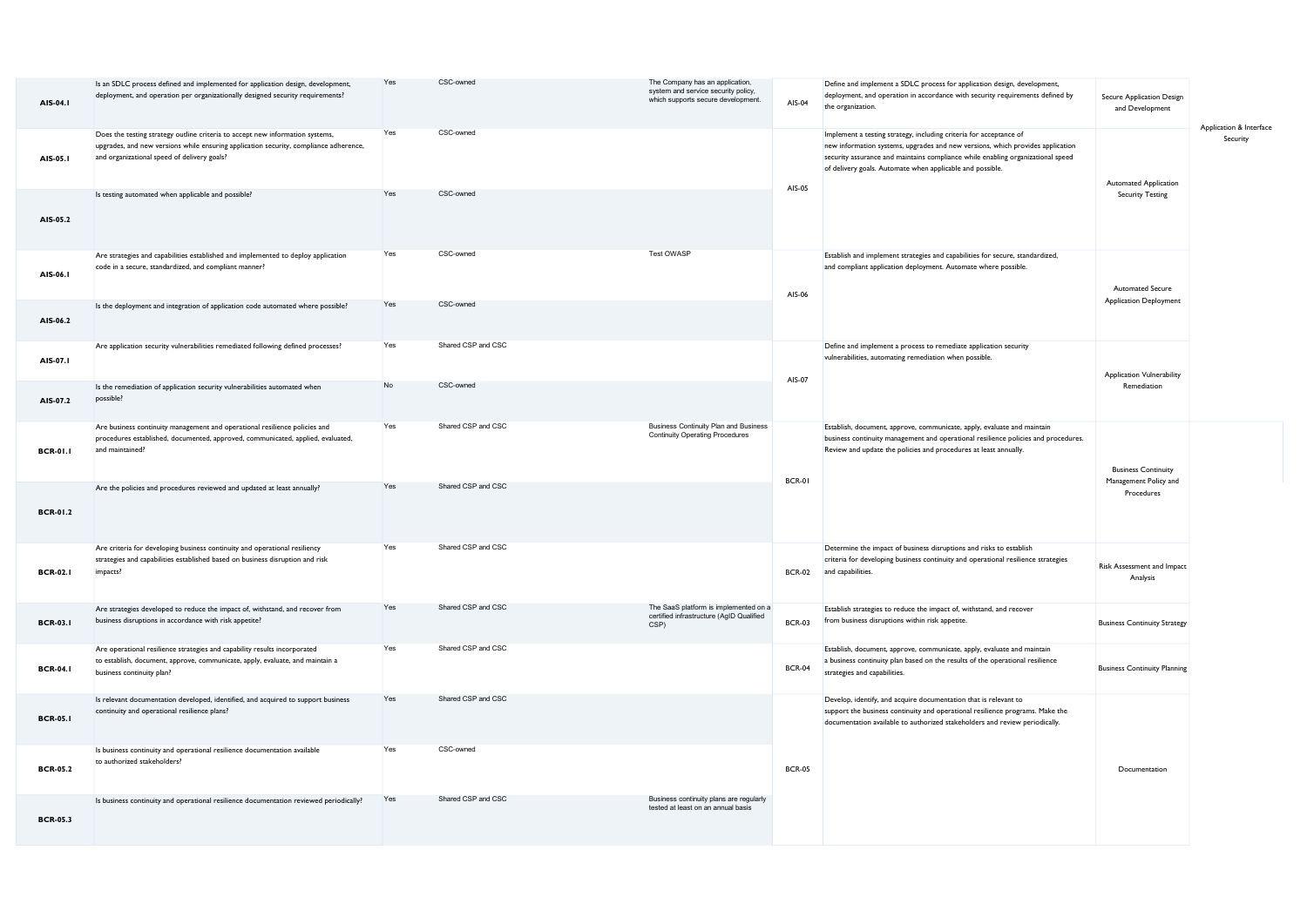| <b>BCR-06.1</b> | Are the business continuity and operational resilience plans exercised and<br>tested at least annually and when significant changes occur?                                                                                                                                                                                     | Yes | Shared CSP and CSC | Business continuity plans are regularly<br>tested at least on an annual basis                                         | <b>BCR-06</b> | Exercise and test business continuity and operational resilience<br>plans at least annually or upon significant changes.                                                                                                                                                                                                                                                                                                   |
|-----------------|--------------------------------------------------------------------------------------------------------------------------------------------------------------------------------------------------------------------------------------------------------------------------------------------------------------------------------|-----|--------------------|-----------------------------------------------------------------------------------------------------------------------|---------------|----------------------------------------------------------------------------------------------------------------------------------------------------------------------------------------------------------------------------------------------------------------------------------------------------------------------------------------------------------------------------------------------------------------------------|
| <b>BCR-07.1</b> | Do business continuity and resilience procedures establish communication with<br>stakeholders and participants?                                                                                                                                                                                                                | Yes | CSC-owned          |                                                                                                                       | <b>BCR-07</b> | Establish communication with stakeholders and participants in the<br>course of business continuity and resilience procedures.                                                                                                                                                                                                                                                                                              |
| <b>BCR-08.1</b> | Is cloud data periodically backed up?                                                                                                                                                                                                                                                                                          | Yes | Shared CSP and CSC | In line with GDPR and contractual<br>agreements                                                                       |               | Periodically backup data stored in the cloud. Ensure the confidentiality,<br>integrity and availability of the backup, and verify data restoration from backup<br>for resiliency.                                                                                                                                                                                                                                          |
| <b>BCR-08.2</b> | Is the confidentiality, integrity, and availability of backup data ensured?                                                                                                                                                                                                                                                    | Yes | Shared CSP and CSC |                                                                                                                       | <b>BCR-08</b> |                                                                                                                                                                                                                                                                                                                                                                                                                            |
| <b>BCR-08.3</b> | Can backups be restored appropriately for resiliency?                                                                                                                                                                                                                                                                          | Yes | Shared CSP and CSC |                                                                                                                       |               |                                                                                                                                                                                                                                                                                                                                                                                                                            |
| <b>BCR-09.1</b> | Is a disaster response plan established, documented, approved, applied, evaluated,<br>and maintained to ensure recovery from natural and man-made disasters?                                                                                                                                                                   | Yes | Shared CSP and CSC | The Company adopts Disaster<br>Recovery policies and procedures                                                       |               | Establish, document, approve, communicate, apply, evaluate and maintain<br>a disaster response plan to recover from natural and man-made disasters. Update<br>the plan at least annually or upon significant changes.                                                                                                                                                                                                      |
| <b>BCR-09.2</b> | Is the disaster response plan updated at least annually, and when significant<br>changes occur?                                                                                                                                                                                                                                | Yes | Shared CSP and CSC |                                                                                                                       | <b>BCR-09</b> |                                                                                                                                                                                                                                                                                                                                                                                                                            |
| <b>BCR-10.1</b> | Is the disaster response plan exercised annually or when significant changes<br>occur?                                                                                                                                                                                                                                         | Yes | Shared CSP and CSC |                                                                                                                       | <b>BCR-10</b> | Exercise the disaster response plan annually or upon significant<br>changes, including if possible local emergency authorities.                                                                                                                                                                                                                                                                                            |
| <b>BCR-10.2</b> | Are local emergency authorities included, if possible, in the exercise?                                                                                                                                                                                                                                                        | Yes | CSC-owned          | On demand                                                                                                             |               |                                                                                                                                                                                                                                                                                                                                                                                                                            |
| <b>BCR-11.1</b> | Is business-critical equipment supplemented with redundant equipment independently<br>located at a reasonable minimum distance in accordance with applicable industry<br>standards?                                                                                                                                            | Yes | Shared CSP and CSC | We rely on the cloud provider<br>infrastructure: data is stored in a<br>certified and guaranteed cloud<br>environment | BCR-11        | Supplement business-critical equipment with redundant equipment independently<br>located at a reasonable minimum distance in accordance with applicable industry<br>standards.                                                                                                                                                                                                                                             |
| <b>CCC-01.1</b> | Are risk management policies and procedures associated with changing organizational<br>assets including applications, systems, infrastructure, configuration, etc., established,<br>documented, approved, communicated, applied, evaluated and maintained (regardless<br>of whether asset management is internal or external)? | Yes | Shared CSP and CSC |                                                                                                                       |               | Establish, document, approve, communicate, apply, evaluate and maintain<br>policies and procedures for managing the risks associated with applying changes<br>to organization assets, including application, systems, infrastructure, configuration,<br>etc., regardless of whether the assets are managed internally or externally<br>(i.e., outsourced). Review and update the policies and procedures at least annually |
| <b>CCC-01.2</b> | Are the policies and procedures reviewed and updated at least annually?                                                                                                                                                                                                                                                        | Yes | Shared CSP and CSC |                                                                                                                       | CCC-01        |                                                                                                                                                                                                                                                                                                                                                                                                                            |
| <b>CCC-02.1</b> | Is a defined quality change control, approval and testing process (with established<br>baselines, testing, and release standards) followed?                                                                                                                                                                                    | Yes | Shared CSP and CSC |                                                                                                                       | CCC-02        | Follow a defined quality change control, approval and testing process<br>with established baselines, testing, and release standards.                                                                                                                                                                                                                                                                                       |

| Exercise and test business continuity and operational resilience<br>plans at least annually or upon significant changes.                                                                                                                                                                                                                                                                                                    | <b>Business Continuity</b><br><b>Exercises</b> | <b>Business Continuity</b>                      |  |  |
|-----------------------------------------------------------------------------------------------------------------------------------------------------------------------------------------------------------------------------------------------------------------------------------------------------------------------------------------------------------------------------------------------------------------------------|------------------------------------------------|-------------------------------------------------|--|--|
| Establish communication with stakeholders and participants in the<br>course of business continuity and resilience procedures.                                                                                                                                                                                                                                                                                               | Communication                                  | Management and<br><b>Operational Resilience</b> |  |  |
| Periodically backup data stored in the cloud. Ensure the confidentiality,<br>integrity and availability of the backup, and verify data restoration from backup<br>for resiliency.                                                                                                                                                                                                                                           | Backup                                         |                                                 |  |  |
| Establish, document, approve, communicate, apply, evaluate and maintain<br>a disaster response plan to recover from natural and man-made disasters. Update<br>the plan at least annually or upon significant changes.                                                                                                                                                                                                       | Disaster Response Plan                         |                                                 |  |  |
| Exercise the disaster response plan annually or upon significant<br>changes, including if possible local emergency authorities.                                                                                                                                                                                                                                                                                             | Response Plan Exercise                         |                                                 |  |  |
| Supplement business-critical equipment with redundant equipment independently<br>located at a reasonable minimum distance in accordance with applicable industry<br>standards.                                                                                                                                                                                                                                              | Equipment Redundancy                           |                                                 |  |  |
| Establish, document, approve, communicate, apply, evaluate and maintain<br>policies and procedures for managing the risks associated with applying changes<br>to organization assets, including application, systems, infrastructure, configuration,<br>etc., regardless of whether the assets are managed internally or externally<br>(i.e., outsourced). Review and update the policies and procedures at least annually. | Change Management Policy<br>and Procedures     |                                                 |  |  |
| Follow a defined quality change control, approval and testing process<br>with established baselines, testing, and release standards.                                                                                                                                                                                                                                                                                        | <b>Quality Testing</b>                         |                                                 |  |  |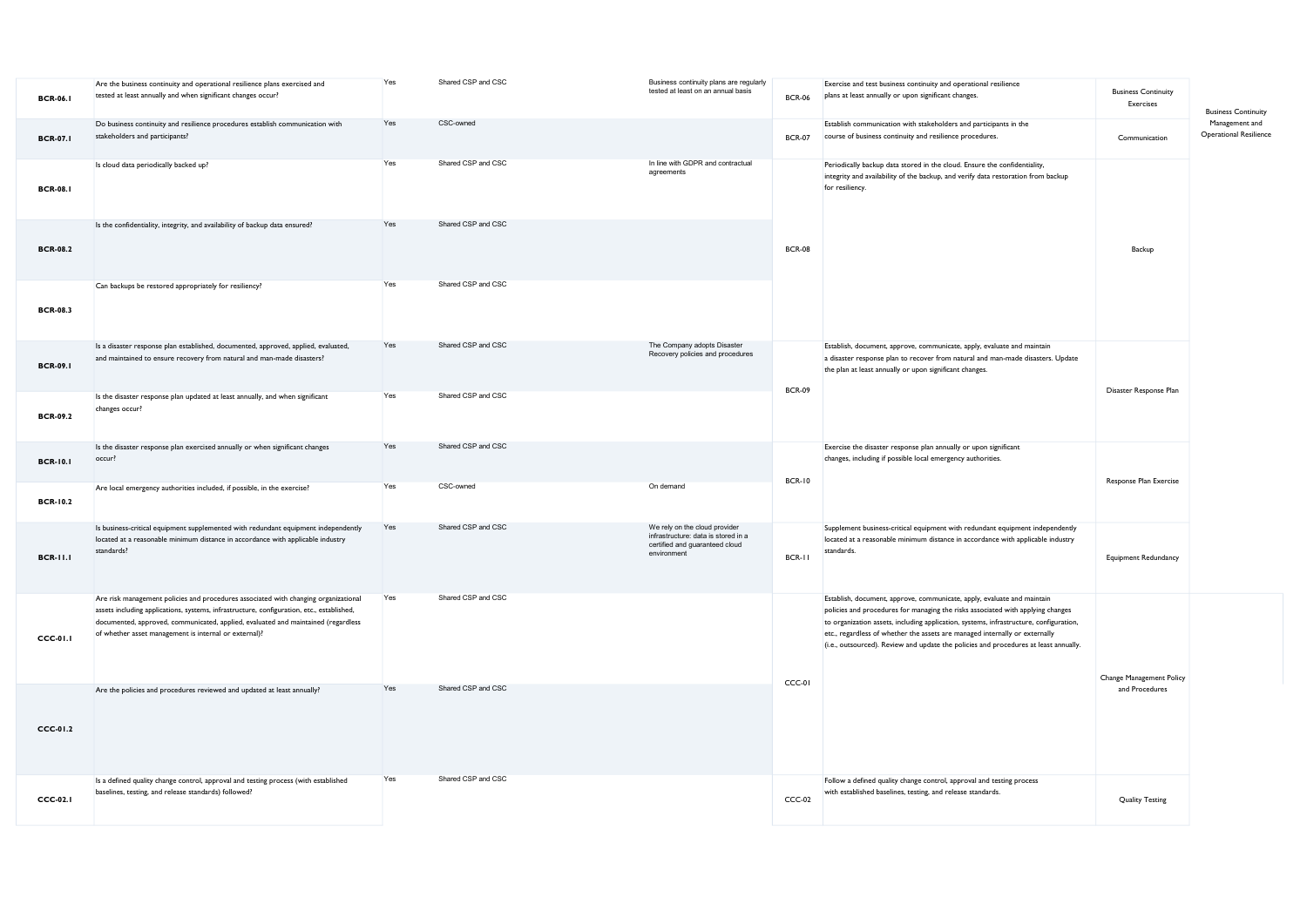| <b>CCC-03.1</b> | Are risks associated with changing organizational assets (including applications,<br>systems, infrastructure, configuration, etc.) managed, regardless of whether asset<br>management occurs internally or externally (i.e., outsourced)? | Yes | Shared CSP and CSC |                                                                                                                                                                                                                                                        | $CCC-03$      | Manage the risks associated with applying changes to organization<br>assets, including application, systems, infrastructure, configuration, etc.,<br>regardless of whether the assets are managed internally or externally (i.e.,<br>outsourced). | Change Management<br>Technology        |                                                       |
|-----------------|-------------------------------------------------------------------------------------------------------------------------------------------------------------------------------------------------------------------------------------------|-----|--------------------|--------------------------------------------------------------------------------------------------------------------------------------------------------------------------------------------------------------------------------------------------------|---------------|---------------------------------------------------------------------------------------------------------------------------------------------------------------------------------------------------------------------------------------------------|----------------------------------------|-------------------------------------------------------|
| <b>CCC-04.1</b> | Is the unauthorized addition, removal, update, and management of organization<br>assets restricted?                                                                                                                                       | Yes | Shared CSP and CSC | Service is implemented on DataCenter<br>of the qualified provider infrastructure<br>that ensures guarantees the support of<br>technical team                                                                                                           | CCC-04        | Restrict the unauthorized addition, removal, update, and management<br>of organization assets.                                                                                                                                                    | Unauthorized Change<br>Protection      | Change Control and<br><b>Configuration Management</b> |
| <b>CCC-05.1</b> | Are provisions to limit changes that directly impact CSC-owned environments<br>and require tenants to authorize requests explicitly included within the service<br>level agreements (SLAs) between CSPs and CSCs?                         | Yes | Shared CSP and CSC |                                                                                                                                                                                                                                                        | CCC-05        | Include provisions limiting changes directly impacting CSCs owned<br>environments/tenants to explicitly authorized requests within service level<br>agreements between CSPs and CSCs.                                                             | <b>Change Agreements</b>               |                                                       |
| <b>CCC-06.1</b> | Are change management baselines established for all relevant authorized changes<br>on organizational assets?                                                                                                                              | Yes | CSC-owned          |                                                                                                                                                                                                                                                        | CCC-06        | Establish change management baselines for all relevant authorized<br>changes on organization assets.                                                                                                                                              | Change Management<br><b>Baseline</b>   |                                                       |
| <b>CCC-07.1</b> | Are detection measures implemented with proactive notification if changes<br>deviate from established baselines?                                                                                                                          | Yes | CSC-owned          |                                                                                                                                                                                                                                                        | CCC-07        | Implement detection measures with proactive notification in case<br>of changes deviating from the established baseline.                                                                                                                           | Detection of Baseline<br>Deviation     |                                                       |
| <b>CCC-08.1</b> | Is a procedure implemented to manage exceptions, including emergencies, in<br>the change and configuration process?                                                                                                                       | Yes | CSC-owned          |                                                                                                                                                                                                                                                        | CCC-08        | 'Implement a procedure for the management of exceptions, including<br>emergencies, in the change and configuration process. Align the procedure with<br>the requirements of GRC-04: Policy Exception Process.'                                    |                                        |                                                       |
| <b>CCC-08.2</b> | 'Is the procedure aligned with the requirements of the GRC-04: Policy Exception<br>Process?'                                                                                                                                              | Yes | CSC-owned          |                                                                                                                                                                                                                                                        |               |                                                                                                                                                                                                                                                   | <b>Exception Management</b>            |                                                       |
| <b>CCC-09.1</b> | Is a process to proactively roll back changes to a previously known "good<br>state" defined and implemented in case of errors or security concerns?                                                                                       | Yes | Shared CSP and CSC |                                                                                                                                                                                                                                                        | CCC-09        | Define and implement a process to proactively roll back changes to<br>a previous known good state in case of errors or security concerns.                                                                                                         | Change Restoration                     |                                                       |
| <b>CEK-01.1</b> | Are cryptography, encryption, and key management policies and procedures established,<br>documented, approved, communicated, applied, evaluated, and maintained?                                                                          | Yes | CSC-owned          | All the network traffic is using the latest<br>encryption standards                                                                                                                                                                                    |               | Establish, document, approve, communicate, apply, evaluate and maintain<br>policies and procedures for Cryptography, Encryption and Key Management. Review<br>and update the policies and procedures at least annually.                           | Encryption and Key                     |                                                       |
| <b>CEK-01.2</b> | Are cryptography, encryption, and key management policies and procedures reviewed<br>and updated at least annually?                                                                                                                       | Yes | CSC-owned          |                                                                                                                                                                                                                                                        | CEK-01        |                                                                                                                                                                                                                                                   | Management Policy and<br>Procedures    |                                                       |
| <b>CEK-02.1</b> | Are cryptography, encryption, and key management roles and responsibilities<br>defined and implemented?                                                                                                                                   | Yes | CSC-owned          |                                                                                                                                                                                                                                                        | <b>CEK-02</b> | Define and implement cryptographic, encryption and key management<br>roles and responsibilities.                                                                                                                                                  | CEK Roles and<br>Responsibilities      |                                                       |
| <b>CEK-03.1</b> | Are data at-rest and in-transit cryptographically protected using cryptographic<br>libraries certified to approved standards?                                                                                                             | Yes | CSC-owned          | Data Security Architecture are<br>designed in line with CSA. As a general<br>principle the continuous protection of<br>personal data across the entire domain,<br>whether the personal data is at rest, in<br>motion or in use from initial collection | <b>CEK-03</b> | Provide cryptographic protection to data at-rest and in-transit,<br>using cryptographic libraries certified to approved standards.                                                                                                                | Data Encryption                        |                                                       |
| <b>CEK-04.1</b> | Are appropriate data protection encryption algorithms used that consider data<br>classification, associated risks, and encryption technology usability?                                                                                   | Yes | Shared CSP and CSC | Tipically, data are encrypted in transit<br>using TLS 1.2. communications<br>between infrastructure components<br>over Internet are encrypted                                                                                                          | <b>CEK-04</b> | Use encryption algorithms that are appropriate for data protection,<br>considering the classification of data, associated risks, and usability of the<br>encryption technology.                                                                   | <b>Encryption Algorithm</b>            |                                                       |
| <b>CEK-05.1</b> | Are standard change management procedures established to review, approve,<br>implement and communicate cryptography, encryption, and key management technology<br>changes that accommodate internal and external sources?                 | Yes | Shared CSP and CSC |                                                                                                                                                                                                                                                        | CEK-05        | Establish a standard change management procedure, to accommodate<br>changes from internal and external sources, for review, approval, implementation<br>and communication of cryptographic, encryption and key management technology<br>changes.  | <b>Encryption Change</b><br>Management |                                                       |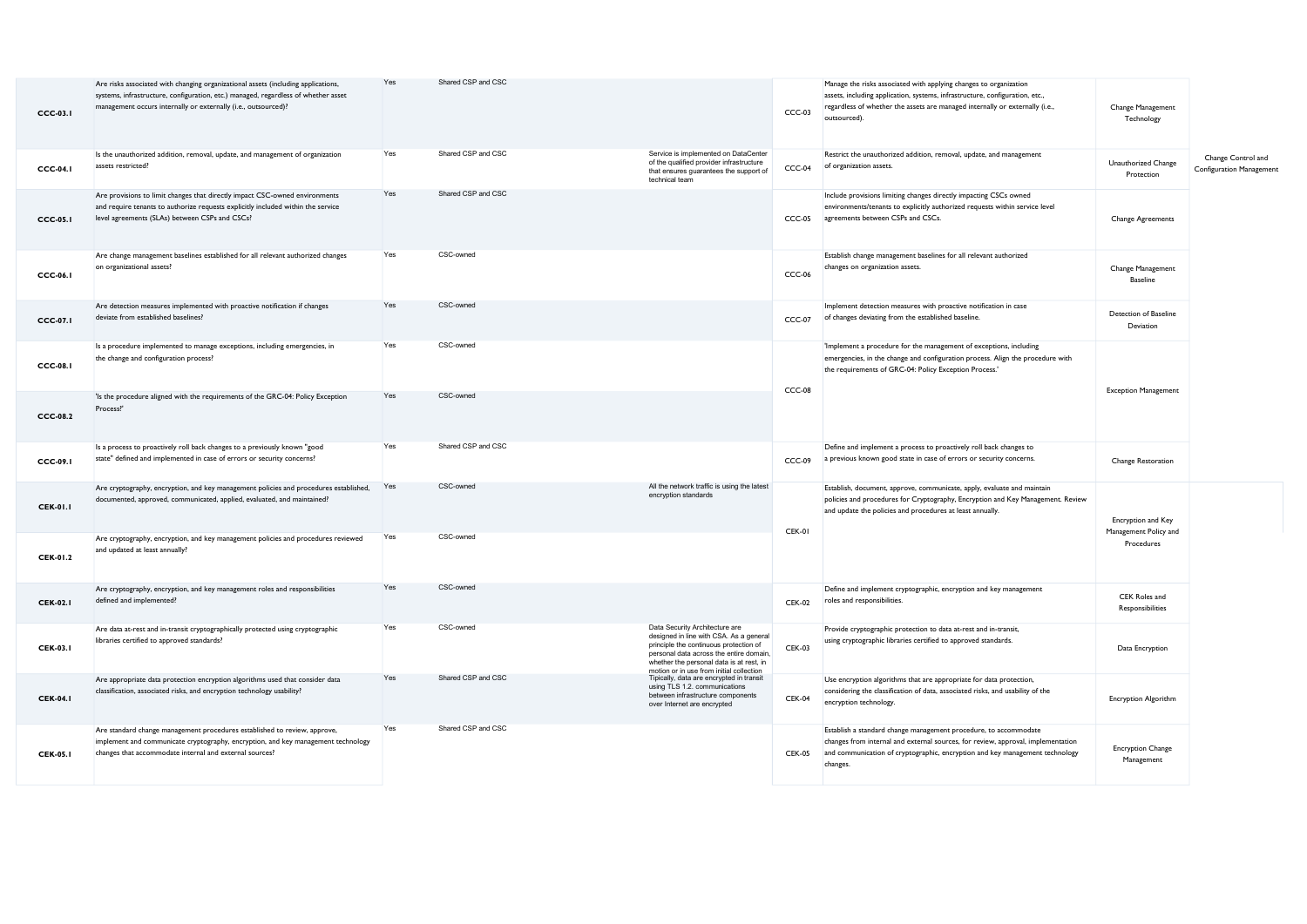| <b>CEK-06.1</b> | Are changes to cryptography-, encryption- and key management-related systems,<br>policies, and procedures, managed and adopted in a manner that fully accounts<br>for downstream effects of proposed changes, including residual risk, cost, and<br>benefits analysis?                                                           | Yes | Shared CSP and CSC | <b>CEK-06</b> | Manage and adopt changes to cryptography-, encryption-, and key management-related<br>systems (including policies and procedures) that fully account for downstream<br>effects of proposed changes, including residual risk, cost, and benefits analysis.                                                                     | <b>Encryption Change Cost</b><br><b>Benefit Analysis</b> |                                              |
|-----------------|----------------------------------------------------------------------------------------------------------------------------------------------------------------------------------------------------------------------------------------------------------------------------------------------------------------------------------|-----|--------------------|---------------|-------------------------------------------------------------------------------------------------------------------------------------------------------------------------------------------------------------------------------------------------------------------------------------------------------------------------------|----------------------------------------------------------|----------------------------------------------|
| <b>CEK-07.1</b> | Is a cryptography, encryption, and key management risk program established<br>and maintained that includes risk assessment, risk treatment, risk context, monitoring,<br>and feedback provisions?                                                                                                                                | Yes | Shared CSP and CSC | <b>CEK-07</b> | Establish and maintain an encryption and key management risk program<br>that includes provisions for risk assessment, risk treatment, risk context,<br>monitoring, and feedback.                                                                                                                                              | <b>Encryption Risk Management</b>                        |                                              |
| <b>CEK-08.1</b> | Are CSPs providing CSCs with the capacity to manage their own data encryption<br>keys?                                                                                                                                                                                                                                           | No  | Shared CSP and CSC | <b>CEK-08</b> | CSPs must provide the capability for CSCs to manage their own data<br>encryption keys.                                                                                                                                                                                                                                        | <b>CSC Key Management</b><br>Capability                  |                                              |
| <b>CEK-09.1</b> | Are encryption and key management systems, policies, and processes audited<br>with a frequency proportional to the system's risk exposure, and after any security<br>event?                                                                                                                                                      | Yes | CSC-owned          |               | Audit encryption and key management systems, policies, and processes<br>with a frequency that is proportional to the risk exposure of the system with<br>audit occurring preferably continuously but at least annually and after any<br>security event(s).                                                                    | <b>Encryption and Key</b>                                |                                              |
| <b>CEK-09.2</b> | Are encryption and key management systems, policies, and processes audited<br>(preferably continuously but at least annually)?                                                                                                                                                                                                   | Yes | CSC-owned          | CEK-09        |                                                                                                                                                                                                                                                                                                                               | Management Audit                                         |                                              |
| <b>CEK-10.1</b> | Are cryptographic keys generated using industry-accepted and approved cryptographic<br>libraries that specify algorithm strength and random number generator specifications?                                                                                                                                                     | Yes | CSC-owned          | <b>CEK-10</b> | Generate Cryptographic keys using industry accepted cryptographic<br>libraries specifying the algorithm strength and the random number generator<br>used.                                                                                                                                                                     | Key Generation                                           |                                              |
| <b>CEK-11.1</b> | Are private keys provisioned for a unique purpose managed, and is cryptography<br>secret?                                                                                                                                                                                                                                        | Yes | CSC-owned          | CEK-II        | Manage cryptographic secret and private keys that are provisioned<br>for a unique purpose.                                                                                                                                                                                                                                    | Key Purpose                                              |                                              |
| <b>CEK-12.1</b> | Are cryptographic keys rotated based on a cryptoperiod calculated while considering<br>information disclosure risks and legal and regulatory requirements?                                                                                                                                                                       | Yes | CSC-owned          | <b>CEK-12</b> | Rotate cryptographic keys in accordance with the calculated cryptoperiod,<br>which includes provisions for considering the risk of information disclosure<br>and legal and regulatory requirements.                                                                                                                           | Key Rotation                                             | Cryptography, Encryption &<br>Key Management |
| <b>CEK-13.1</b> | Are cryptographic keys revoked and removed before the end of the established<br>cryptoperiod (when a key is compromised, or an entity is no longer part of the<br>organization) per defined, implemented, and evaluated processes, procedures, and<br>technical measures to include legal and regulatory requirement provisions? | Yes | CSC-owned          | <b>CEK-13</b> | Define, implement and evaluate processes, procedures and technical<br>measures to revoke and remove cryptographic keys prior to the end of its established<br>cryptoperiod, when a key is compromised, or an entity is no longer part of the<br>organization, which include provisions for legal and regulatory requirements. | Key Revocation                                           |                                              |
| <b>CEK-14.1</b> | Are processes, procedures and technical measures to destroy unneeded keys<br>defined, implemented and evaluated to address key destruction outside secure<br>environments,<br>revocation of keys stored in hardware security modules (HSMs), and include applicable<br>legal and regulatory requirement provisions?              | Yes | CSC-owned          |               | Define, implement and evaluate processes, procedures and technical<br>measures to destroy keys stored outside a secure environment and revoke keys<br>stored in Hardware Security Modules (HSMs) when they are no longer needed, which<br>CEK-14 include provisions for legal and regulatory requirements.                    | <b>Key Destruction</b>                                   |                                              |
| <b>CEK-15.1</b> | Are processes, procedures, and technical measures to create keys in a pre-activated<br>state (i.e., when they have been generated but not authorized for use) being defined,<br>implemented, and evaluated to include legal and regulatory requirement provisions?                                                               | No  | CSC-owned          | <b>CEK-15</b> | Define, implement and evaluate processes, procedures and technical<br>measures to create keys in a pre-activated state when they have been generated<br>but not authorized for use, which include provisions for legal and regulatory<br>requirements.                                                                        | Key Activation                                           |                                              |
| <b>CEK-16.1</b> | Are processes, procedures, and technical measures to monitor, review and approve<br>key transitions (e.g., from any state to/from suspension) being defined, implemented,<br>and evaluated to include legal and regulatory requirement provisions?                                                                               | Yes | CSC-owned          | CEK-16        | Define, implement and evaluate processes, procedures and technical<br>measures to monitor, review and approve key transitions from any state to/from<br>suspension, which include provisions for legal and regulatory requirements.                                                                                           | <b>Key Suspension</b>                                    |                                              |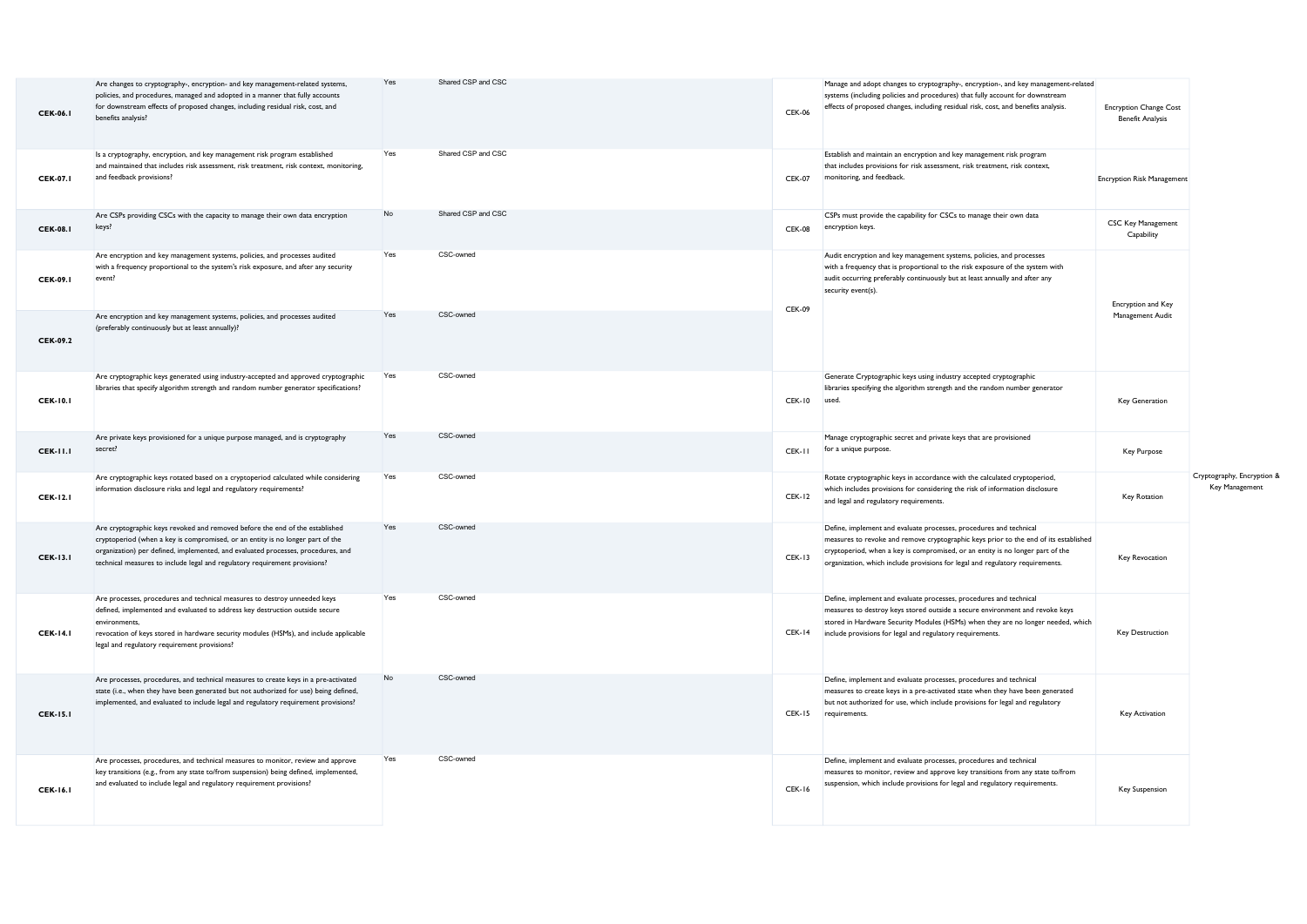| <b>CEK-17.1</b> | Are processes, procedures, and technical measures to deactivate keys (at the<br>time of their expiration date) being defined, implemented, and evaluated to include<br>legal and regulatory requirement provisions?                                                                                                 | Yes       | CSC-owned          |                                                                                                                                                                                     | <b>CEK-17</b> | Define, implement and evaluate processes, procedures and technical<br>measures to deactivate keys at the time of their expiration date, which include<br>provisions for legal and regulatory requirements.                                                                                                                                                                                             | Key Deactivation                                            |
|-----------------|---------------------------------------------------------------------------------------------------------------------------------------------------------------------------------------------------------------------------------------------------------------------------------------------------------------------|-----------|--------------------|-------------------------------------------------------------------------------------------------------------------------------------------------------------------------------------|---------------|--------------------------------------------------------------------------------------------------------------------------------------------------------------------------------------------------------------------------------------------------------------------------------------------------------------------------------------------------------------------------------------------------------|-------------------------------------------------------------|
| <b>CEK-18.1</b> | Are processes, procedures, and technical measures to manage archived keys<br>in a secure repository (requiring least privilege access) being defined, implemented,<br>and evaluated to include legal and regulatory requirement provisions?                                                                         | Yes       | CSC-owned          |                                                                                                                                                                                     | CEK-18        | Define, implement and evaluate processes, procedures and technical<br>measures to manage archived keys in a secure repository requiring least privilege<br>access, which include provisions for legal and regulatory requirements.                                                                                                                                                                     | Key Archival                                                |
| <b>CEK-19.1</b> | Are processes, procedures, and technical measures to encrypt information in<br>specific scenarios (e.g., only in controlled circumstances and thereafter only<br>for data decryption and never for encryption) being defined, implemented, and<br>evaluated to include legal and regulatory requirement provisions? | No        | CSC-owned          |                                                                                                                                                                                     | <b>CEK-19</b> | Define, implement and evaluate processes, procedures and technical<br>measures to use compromised keys to encrypt information only in controlled<br>circumstance,<br>and thereafter exclusively for decrypting data and never for encrypting data,<br>which include provisions for legal and regulatory requirements.                                                                                  | <b>Key Compromise</b>                                       |
| <b>CEK-20.1</b> | Are processes, procedures, and technical measures to assess operational continuity<br>risks (versus the risk of losing control of keying material and exposing protected<br>data) being defined, implemented, and evaluated to include legal and regulatory<br>requirement provisions?                              | Yes       | CSC-owned          |                                                                                                                                                                                     | <b>CEK-20</b> | Define, implement and evaluate processes, procedures and technical<br>measures to assess the risk to operational continuity versus the risk of the<br>keying material and the information it protects being exposed if control of<br>the keying material is lost, which include provisions for legal and regulatory<br>requirements.                                                                   | Key Recovery                                                |
| <b>CEK-21.1</b> | Are key management system processes, procedures, and technical measures being<br>defined, implemented, and evaluated to track and report all cryptographic materials<br>and status changes that include legal and regulatory requirements provisions?                                                               | No        | CSC-owned          |                                                                                                                                                                                     | CEK-21        | Define, implement and evaluate processes, procedures and technical<br>measures in order for the key management system to track and report all<br>cryptographic<br>materials and changes in status, which include provisions for legal and regulatory<br>requirements.                                                                                                                                  | Key Inventory Management                                    |
| <b>DCS-01.1</b> | Are policies and procedures for the secure disposal of equipment used outside<br>the organization's premises established, documented, approved, communicated, enforced,<br>and maintained?                                                                                                                          | Yes       | Shared CSP and CSC | A datacenter of a certified and qualified<br>AgID CSP is used, which guarantees<br>that infrastructure and processes<br>comply with the provisions of ISO<br>27001, 27017 and 27018 |               | Establish, document, approve, communicate, apply, evaluate and maintain<br>policies and procedures for the secure disposal of equipment used outside the<br>organization's premises. If the equipment is not physically destroyed a data<br>destruction procedure that renders recovery of information impossible must be<br>applied. Review and update the policies and procedures at least annually. |                                                             |
| <b>DCS-01.2</b> | Is a data destruction procedure applied that renders information recovery<br>information impossible if equipment is not physically destroyed?                                                                                                                                                                       | Yes       | CSC-owned          | In compliance with the provisions of the<br><b>GDPR</b>                                                                                                                             | DCS-01        |                                                                                                                                                                                                                                                                                                                                                                                                        | Off-Site Equipment Disposal<br>Policy and Procedures        |
| <b>DCS-01.3</b> | Are policies and procedures for the secure disposal of equipment used outside<br>the organization's premises reviewed and updated at least annually?                                                                                                                                                                | Yes       | Shared CSP and CSC |                                                                                                                                                                                     |               |                                                                                                                                                                                                                                                                                                                                                                                                        |                                                             |
| <b>DCS-02.1</b> | Are policies and procedures for the relocation or transfer of hardware, software,<br>or data/information to an offsite or alternate location established, documented,<br>approved, communicated, implemented, enforced, maintained?                                                                                 | <b>NA</b> | Shared CSP and CSC | An AgID certified and qualified CSP is<br>used, therefore it is not possible to<br>transfer hardware, data and software to<br>other CSPs that are not certified and<br>qualified    |               | Establish, document, approve, communicate, apply, evaluate and maintain<br>policies and procedures for the relocation or transfer of hardware, software,<br>or data/information to an offsite or alternate location. The relocation or transfer<br>request requires the written or cryptographically verifiable authorization.<br>Review and update the policies and procedures at least annually.     |                                                             |
| <b>DCS-02.2</b> | Does a relocation or transfer request require written or cryptographically<br>verifiable authorization?                                                                                                                                                                                                             | Yes       | CSC-owned          | Customer written authorization is<br>requested                                                                                                                                      | <b>DCS-02</b> |                                                                                                                                                                                                                                                                                                                                                                                                        | Off-Site Transfer<br>Authorization Policy and<br>Procedures |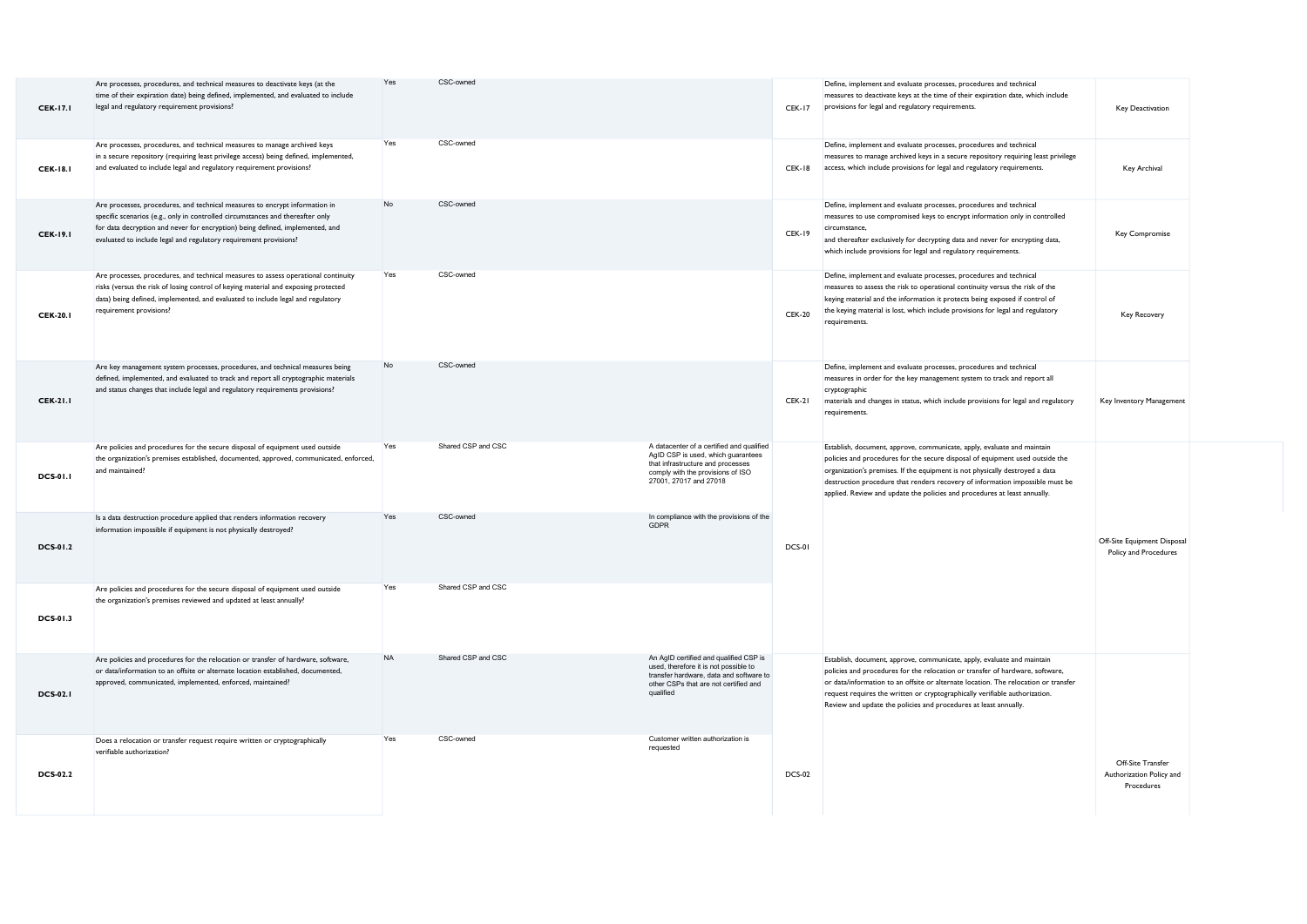| <b>DCS-02.3</b> | Are policies and procedures for the relocation or transfer of hardware, software,<br>or data/information to an offsite or alternate location reviewed and updated at<br>least annually?                | Yes | Shared CSP and CSC |                                                                                                                                                                                    |               |                                                                                                                                                                                                                                                                               |                                                        |
|-----------------|--------------------------------------------------------------------------------------------------------------------------------------------------------------------------------------------------------|-----|--------------------|------------------------------------------------------------------------------------------------------------------------------------------------------------------------------------|---------------|-------------------------------------------------------------------------------------------------------------------------------------------------------------------------------------------------------------------------------------------------------------------------------|--------------------------------------------------------|
| <b>DCS-03.1</b> | Are policies and procedures for maintaining a safe and secure working environment<br>(in offices, rooms, and facilities) established, documented, approved, communicated,<br>enforced, and maintained? | Yes | CSC-owned          |                                                                                                                                                                                    | <b>DCS-03</b> | Establish, document, approve, communicate, apply, evaluate and maintain<br>policies and procedures for maintaining a safe and secure working environment<br>in offices, rooms, and facilities. Review and update the policies and procedures<br>at least annually.            | Secure Area Policy and                                 |
| <b>DCS-03.2</b> | Are policies and procedures for maintaining safe, secure working environments<br>(e.g., offices, rooms) reviewed and updated at least annually?                                                        | Yes | CSC-owned          |                                                                                                                                                                                    |               |                                                                                                                                                                                                                                                                               | Procedures                                             |
| <b>DCS-04.1</b> | Are policies and procedures for the secure transportation of physical media<br>established, documented, approved, communicated, enforced, evaluated, and maintained?                                   | Yes | CSC-owned          |                                                                                                                                                                                    |               | Establish, document, approve, communicate, apply, evaluate and maintain<br>policies and procedures for the secure transportation of physical media. Review<br>and update the policies and procedures at least annually.                                                       | Secure Media Transportation                            |
| <b>DCS-04.2</b> | Are policies and procedures for the secure transportation of physical media<br>reviewed and updated at least annually?                                                                                 | Yes | CSC-owned          |                                                                                                                                                                                    | <b>DCS-04</b> |                                                                                                                                                                                                                                                                               | Policy and Procedures                                  |
| <b>DCS-05.1</b> | Is the classification and documentation of physical and logical assets based<br>on the organizational business risk?                                                                                   | Yes | Shared CSP and CSC |                                                                                                                                                                                    | <b>DCS-05</b> | Classify and document the physical, and logical assets (e.g., applications)<br>based on the organizational business risk.                                                                                                                                                     | <b>Assets Classification</b>                           |
| <b>DCS-06.1</b> | Are all relevant physical and logical assets at all CSP sites cataloged and<br>tracked within a secured system?                                                                                        | Yes | Shared CSP and CSC | A datacenter of a certified and qualified<br>AgID CSP is used, which guarantees<br>that infrastructure and processes<br>comply with the provisions of ISO<br>27001 27017 and 27018 | <b>DCS-06</b> | Catalogue and track all relevant physical and logical assets located<br>at all of the CSP's sites within a secured system.                                                                                                                                                    | Assets Cataloguing and<br>Tracking                     |
| <b>DCS-07.1</b> | Are physical security perimeters implemented to safeguard personnel, data,<br>and information systems?                                                                                                 | Yes | CSP-owned          | Physical security measures are adopt<br>by the infrastructure provider                                                                                                             |               | Implement physical security perimeters to safeguard personnel, data,<br>and information systems. Establish physical security perimeters between the<br>administrative and business areas and the data storage and processing facilities<br>areas.                             |                                                        |
| <b>DCS-07.2</b> | Are physical security perimeters established between administrative and business<br>areas, data storage, and processing facilities?                                                                    | Yes | CSP-owned          | Physical security measures are adopt<br>by the infrastructure provider                                                                                                             | <b>DCS-07</b> |                                                                                                                                                                                                                                                                               | <b>Controlled Access Points</b>                        |
| <b>DCS-08.1</b> | Is equipment identification used as a method for connection authentication?                                                                                                                            | No  | CSC-owned          | As SaaS provider, we rely on qualified<br>Infrastructure provider that including<br>equipment identification                                                                       | DCS-08        | Use equipment identification as a method for connection authentication.                                                                                                                                                                                                       | Equipment Identification                               |
| <b>DCS-09.1</b> | Are solely authorized personnel able to access secure areas, with all ingress<br>and egress areas restricted, documented, and monitored by physical access control<br>mechanisms?                      | Yes | CSP-owned          | By the infrastructure provider                                                                                                                                                     |               | Allow only authorized personnel access to secure areas, with all<br>ingress and egress points restricted, documented, and monitored by physical<br>access control mechanisms. Retain access control records on a periodic basis<br>as deemed appropriate by the organization. |                                                        |
| <b>DCS-09.2</b> | Are access control records retained periodically, as deemed appropriate by<br>the organization?                                                                                                        | Yes | CSP-owned          |                                                                                                                                                                                    | <b>DCS-09</b> |                                                                                                                                                                                                                                                                               | Secure Area Authorization                              |
| <b>DCS-10.1</b> | Are external perimeter datacenter surveillance systems and surveillance systems<br>at all ingress and egress points implemented, maintained, and operated?                                             | Yes | CSP-owned          | By the infrastructure provider                                                                                                                                                     | <b>DCS-10</b> | Implement, maintain, and operate datacenter surveillance systems<br>at the external perimeter and at all the ingress and egress points to detect<br>unauthorized ingress and egress attempts.                                                                                 | Surveillance System                                    |
| <b>DCS-11.1</b> | Are datacenter personnel trained to respond to unauthorized access or egress<br>attempts?                                                                                                              | Yes | CSP-owned          | By the infrastructure provider                                                                                                                                                     | DCS-11        | Train datacenter personnel to respond to unauthorized ingress or<br>egress attempts.                                                                                                                                                                                          | <b>Unauthorized Access</b><br><b>Response Training</b> |

Datacenter Security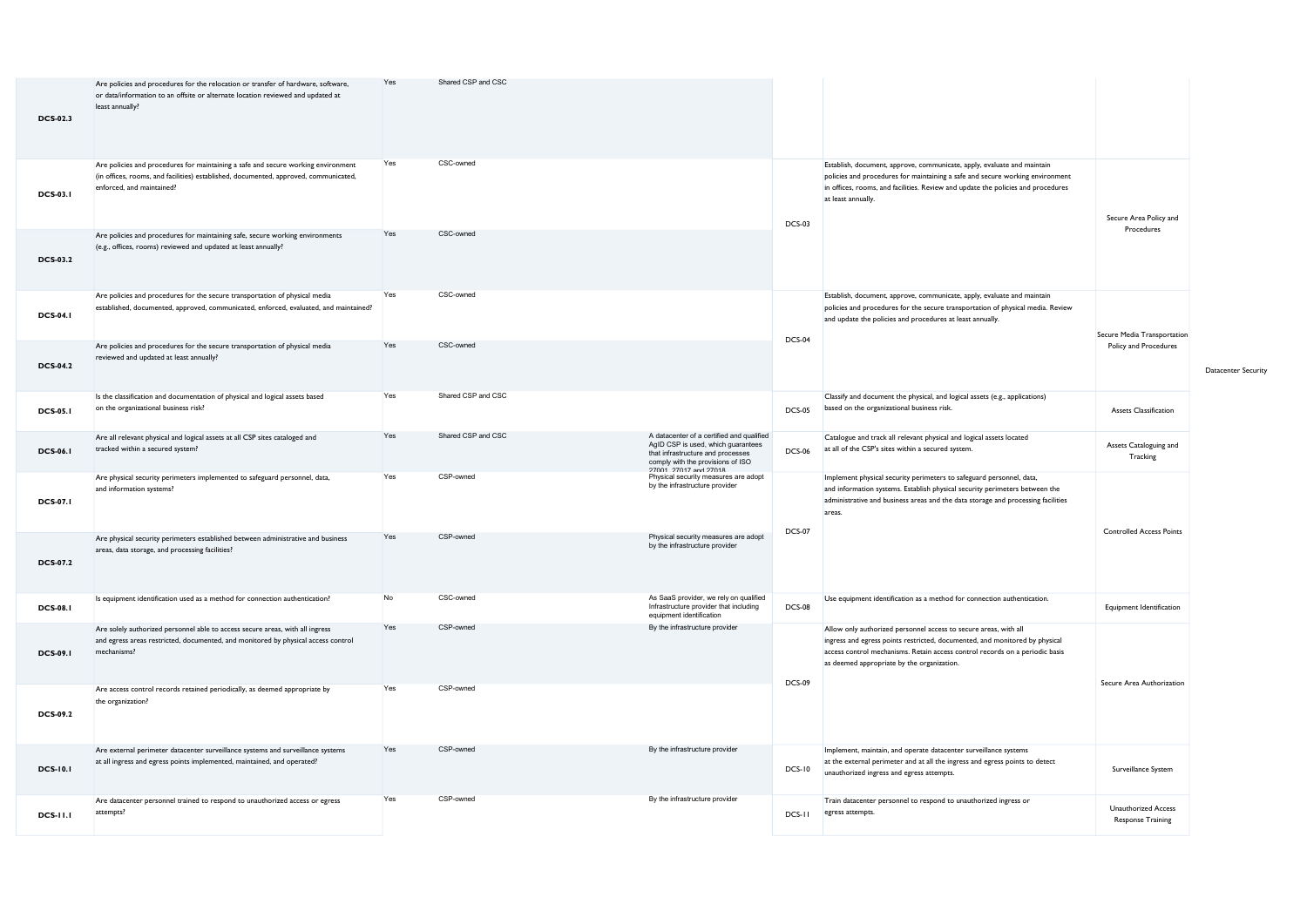| <b>DCS-12.1</b> | Are processes, procedures, and technical measures defined, implemented, and<br>evaluated to ensure risk-based protection of power and telecommunication cables<br>from interception, interference, or damage threats at all facilities, offices,<br>and rooms?                           | Yes | Shared CSP and CSC |                                                                                                               | DCS-12        | Define, implement and evaluate processes, procedures and technical<br>measures that ensure a risk-based protection of power and telecommunication<br>cables from a threat of interception, interference or damage at all facilities,<br>offices and rooms.                                                                                      | <b>Cabling Security</b>                  |  |
|-----------------|------------------------------------------------------------------------------------------------------------------------------------------------------------------------------------------------------------------------------------------------------------------------------------------|-----|--------------------|---------------------------------------------------------------------------------------------------------------|---------------|-------------------------------------------------------------------------------------------------------------------------------------------------------------------------------------------------------------------------------------------------------------------------------------------------------------------------------------------------|------------------------------------------|--|
| <b>DCS-13.1</b> | Are data center environmental control systems designed to monitor, maintain,<br>and test that on-site temperature and humidity conditions fall within accepted<br>industry standards effectively implemented and maintained?                                                             | Yes | CSP-owned          | By the infrastructure provider                                                                                | $DCS-13$      | Implement and maintain data center environmental control systems<br>that monitor, maintain and test for continual effectiveness the temperature<br>and humidity conditions within accepted industry standards.                                                                                                                                  | <b>Environmental Systems</b>             |  |
| <b>DCS-14.1</b> | Are utility services secured, monitored, maintained, and tested at planned<br>intervals for continual effectiveness?                                                                                                                                                                     | Yes | Shared CSP and CSC |                                                                                                               | DCS-14        | Secure, monitor, maintain, and test utilities services for continual<br>effectiveness at planned intervals.                                                                                                                                                                                                                                     | <b>Secure Utilities</b>                  |  |
| <b>DCS-15.1</b> | Is business-critical equipment segregated from locations subject to a high<br>probability of environmental risk events?                                                                                                                                                                  | Yes | CSP-owned          | By the infrastructure provider                                                                                | <b>DCS-15</b> | Keep business-critical equipment away from locations subject to high<br>probability for environmental risk events.                                                                                                                                                                                                                              | <b>Equipment Location</b>                |  |
| <b>DSP-01.1</b> | Are policies and procedures established, documented, approved, communicated,<br>enforced, evaluated, and maintained for the classification, protection, and handling<br>of data throughout its lifecycle according to all applicable laws and regulations,<br>standards, and risk level? | Yes | CSC-owned          | Is Maintained a continuous deployment<br>process, Privacy by design procedures<br>in compliance with the GDPR | DSP-01        | Establish, document, approve, communicate, apply, evaluate and maintain<br>policies and procedures for the classification, protection and handling of data<br>throughout its lifecycle, and according to all applicable laws and regulations,<br>standards, and risk level. Review and update the policies and procedures at<br>least annually. | Security and Privacy Policy              |  |
| <b>DSP-01.2</b> | Are data security and privacy policies and procedures reviewed and updated<br>at least annually?                                                                                                                                                                                         | Yes | CSC-owned          |                                                                                                               |               |                                                                                                                                                                                                                                                                                                                                                 | and Procedures                           |  |
| <b>DSP-02.1</b> | Are industry-accepted methods applied for secure data disposal from storage<br>media so information is not recoverable by any forensic means?                                                                                                                                            | Yes | CSC-owned          | As documented in the Privacy policy<br>and term of service                                                    | <b>DSP-02</b> | Apply industry accepted methods for the secure disposal of data from<br>storage media such that data is not recoverable by any forensic means.                                                                                                                                                                                                  | Secure Disposal                          |  |
| <b>DSP-03.1</b> | Is a data inventory created and maintained for sensitive and personal information<br>(at a minimum)?                                                                                                                                                                                     | No  | CSC-owned          |                                                                                                               | <b>DSP-03</b> | Create and maintain a data inventory, at least for any sensitive<br>data and personal data.                                                                                                                                                                                                                                                     | Data Inventory                           |  |
| <b>DSP-04.1</b> | Is data classified according to type and sensitivity levels?                                                                                                                                                                                                                             | Yes | CSC-owned          |                                                                                                               | <b>DSP-04</b> | Classify data according to its type and sensitivity level.                                                                                                                                                                                                                                                                                      | Data Classification                      |  |
| <b>DSP-05.1</b> | Is data flow documentation created to identify what data is processed and<br>where it is stored and transmitted?                                                                                                                                                                         | Yes | Shared CSP and CSC | In line with GDPR and data processor<br>accordance                                                            | <b>DSP-05</b> | Create data flow documentation to identify what data is processed,<br>stored or transmitted where. Review data flow documentation at defined intervals,<br>at least annually, and after any change.                                                                                                                                             | Data Flow Documentation                  |  |
| <b>DSP-05.2</b> | Is data flow documentation reviewed at defined intervals, at least annually,<br>and after any change?                                                                                                                                                                                    | Yes | Shared CSP and CSC |                                                                                                               |               |                                                                                                                                                                                                                                                                                                                                                 |                                          |  |
| <b>DSP-06.1</b> | Is the ownership and stewardship of all relevant personal and sensitive data<br>documented?                                                                                                                                                                                              | Yes | Shared CSP and CSC |                                                                                                               | <b>DSP-06</b> | Document ownership and stewardship of all relevant documented personal<br>and sensitive data. Perform review at least annually.                                                                                                                                                                                                                 | Data Ownership and                       |  |
| <b>DSP-06.2</b> | Is data ownership and stewardship documentation reviewed at least annually?                                                                                                                                                                                                              | Yes | CSC-owned          | In accordance with recommendations<br>of the ISO standard and GDPR                                            |               |                                                                                                                                                                                                                                                                                                                                                 | Stewardship                              |  |
| <b>DSP-07.1</b> | Are systems, products, and business practices based on security principles<br>by design and per industry best practices?                                                                                                                                                                 | Yes | CSC-owned          | In accordance with recommendations<br>of the ISO standard and GDPR                                            | <b>DSP-07</b> | Develop systems, products, and business practices based upon a principle<br>of security by design and industry best practices.                                                                                                                                                                                                                  | Data Protection by Design<br>and Default |  |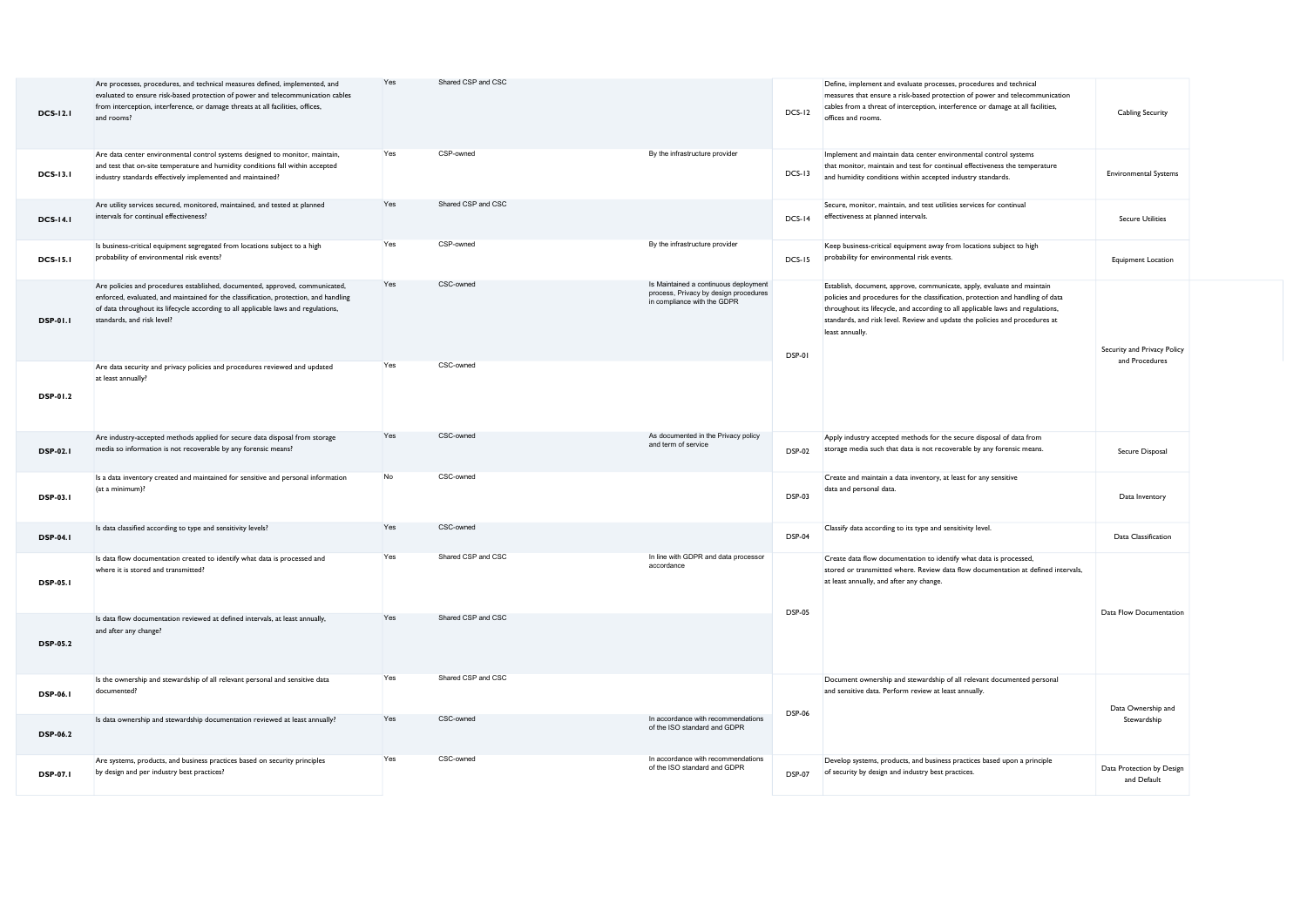| <b>DSP-08.1</b> | Are systems, products, and business practices based on privacy principles<br>by design and according to industry best practices?                                                                                                                                             | Yes       | CSC-owned | In accordance with recommendations<br>of the ISO standard and GDPR                   | <b>DSP-08</b> | Develop systems, products, and business practices based upon a principle<br>of privacy by design and industry best practices. Ensure that systems' privacy<br>settings are configured by default, according to all applicable laws and regulations.                                                                                                                                                                                                      | Data Privacy by Design and                                       |                           |
|-----------------|------------------------------------------------------------------------------------------------------------------------------------------------------------------------------------------------------------------------------------------------------------------------------|-----------|-----------|--------------------------------------------------------------------------------------|---------------|----------------------------------------------------------------------------------------------------------------------------------------------------------------------------------------------------------------------------------------------------------------------------------------------------------------------------------------------------------------------------------------------------------------------------------------------------------|------------------------------------------------------------------|---------------------------|
| <b>DSP-08.2</b> | Are systems' privacy settings configured by default and according to all applicable<br>laws and regulations?                                                                                                                                                                 | Yes       | CSC-owned | In accordance with recommendations<br>of the ISO standard and GDPR                   |               |                                                                                                                                                                                                                                                                                                                                                                                                                                                          | Default                                                          |                           |
| <b>DSP-09.1</b> | Is a data protection impact assessment (DPIA) conducted when processing personal<br>data and evaluating the origin, nature, particularity, and severity of risks according<br>to any applicable laws, regulations and industry best practices?                               | Yes       | CSC-owned | In accordance with recommendations<br>of the ISO standard and GDPR                   | <b>DSP-09</b> | Conduct a Data Protection Impact Assessment (DPIA) to evaluate the<br>origin, nature, particularity and severity of the risks upon the processing<br>of personal data, according to any applicable laws, regulations and industry<br>best practices.                                                                                                                                                                                                     | Data Protection Impact<br>Assessment                             | Data Security and Privacy |
| <b>DSP-10.1</b> | Are processes, procedures, and technical measures defined, implemented, and<br>evaluated to ensure any transfer of personal or sensitive data is protected from<br>unauthorized access and only processed within scope (as permitted by respective<br>laws and regulations)? | Yes       | CSC-owned | In accordance with recommendations<br>of the ISO standard and GDPR                   | <b>DSP-10</b> | Define, implement and evaluate processes, procedures and technical<br>measures that ensure any transfer of personal or sensitive data is protected<br>from unauthorized access and only processed within scope as permitted by the<br>respective laws and regulations.                                                                                                                                                                                   | Sensitive Data Transfer                                          | Lifecycle Management      |
| <b>DSP-11.1</b> | Are processes, procedures, and technical measures defined, implemented, and<br>evaluated to enable data subjects to request access to, modify, or delete personal<br>data (per applicable laws and regulations)?                                                             | Yes       | CSC-owned | In accordance with recommendations<br>of the ISO standard and GDPR                   | DSP-11        | Define and implement, processes, procedures and technical measures<br>to enable data subjects to request access to, modification, or deletion of their<br>personal data, according to any applicable laws and regulations.                                                                                                                                                                                                                               | Personal Data Access,<br>Reversal, Rectification and<br>Deletion |                           |
| <b>DSP-12.1</b> | Are processes, procedures, and technical measures defined, implemented, and<br>evaluated to ensure personal data is processed (per applicable laws and regulations<br>and for the purposes declared to the data subject)?                                                    | Yes       | CSC-owned | In accordance with recommendations<br>of the ISO standard and GDPR                   | DSP-12        | Define, implement and evaluate processes, procedures and technical<br>measures to ensure that personal data is processed according to any applicable<br>laws and regulations and for the purposes declared to the data subject.                                                                                                                                                                                                                          | Limitation of Purpose in<br>Personal Data Processing             |                           |
| <b>DSP-13.1</b> | Are processes, procedures, and technical measures defined, implemented, and<br>evaluated for the transfer and sub-processing of personal data within the service<br>supply chain (according to any applicable laws and regulations)?                                         | Yes       | CSC-owned | In accordance with recommendations<br>of the ISO standard and GDPR                   | DSP-13        | Define, implement and evaluate processes, procedures and technical<br>measures for the transfer and sub-processing of personal data within the service<br>supply chain, according to any applicable laws and regulations.                                                                                                                                                                                                                                | Personal Data Sub-<br>processing                                 |                           |
| <b>DSP-14.1</b> | Are processes, procedures, and technical measures defined, implemented, and<br>evaluated to disclose details to the data owner of any personal or sensitive data<br>access by sub-processors before processing initiation?                                                   | Yes       | CSC-owned | In accordance with recommendations<br>of the ISO standard and GDPR                   | DSP-14        | Define, implement and evaluate processes, procedures and technical<br>measures to disclose the details of any personal or sensitive data access by<br>sub-processors to the data owner prior to initiation of that processing.                                                                                                                                                                                                                           | Disclosure of Data Sub-<br>processors                            |                           |
| <b>DSP-15.1</b> | Is authorization from data owners obtained, and the associated risk managed,<br>before replicating or using production data in non-production environments?                                                                                                                  | Yes       | CSC-owned | In accordance with recommendations<br>of the ISO standard and GDPR                   | <b>DSP-15</b> | Obtain authorization from data owners, and manage associated risk<br>before replicating or using production data in non-production environments.                                                                                                                                                                                                                                                                                                         | Limitation of Production<br>Data Use                             |                           |
| <b>DSP-16.1</b> | Do data retention, archiving, and deletion practices follow business requirements,<br>applicable laws, and regulations?                                                                                                                                                      | Yes       | CSC-owned | In accordance with recommendations<br>of the ISO standard and GDPR                   | <b>DSP-16</b> | Data retention, archiving and deletion is managed in accordance with<br>business requirements, applicable laws and regulations.                                                                                                                                                                                                                                                                                                                          | Data Retention and Deletion                                      |                           |
| <b>DSP-17.1</b> | Are processes, procedures, and technical measures defined and implemented<br>to protect sensitive data throughout its lifecycle?                                                                                                                                             | Yes       | CSC-owned | In accordance with recommendations<br>of the ISO standard and GDPR                   | <b>DSP-17</b> | Define and implement, processes, procedures and technical measures<br>to protect sensitive data throughout it's lifecycle.                                                                                                                                                                                                                                                                                                                               | Sensitive Data Protection                                        |                           |
| <b>DSP-18.1</b> | Does the CSP have in place, and describe to CSCs, the procedure to manage<br>and respond to requests for disclosure of Personal Data by Law Enforcement Authorities<br>according to applicable laws and regulations?                                                         | <b>NA</b> | CSP-owned | The CSP is not expected to access the<br>personal data managed in the<br>application | <b>DSP-18</b> | The CSP must have in place, and describe to CSCs the procedure to<br>manage and respond to requests for disclosure of Personal Data by Law Enforcement<br>Authorities according to applicable laws and regulations. The CSP must give<br>special attention to the notification procedure to interested CSCs, unless otherwise<br>prohibited, such as a prohibition under criminal law to preserve confidentiality<br>of a law enforcement investigation. | Disclosure Notification                                          |                           |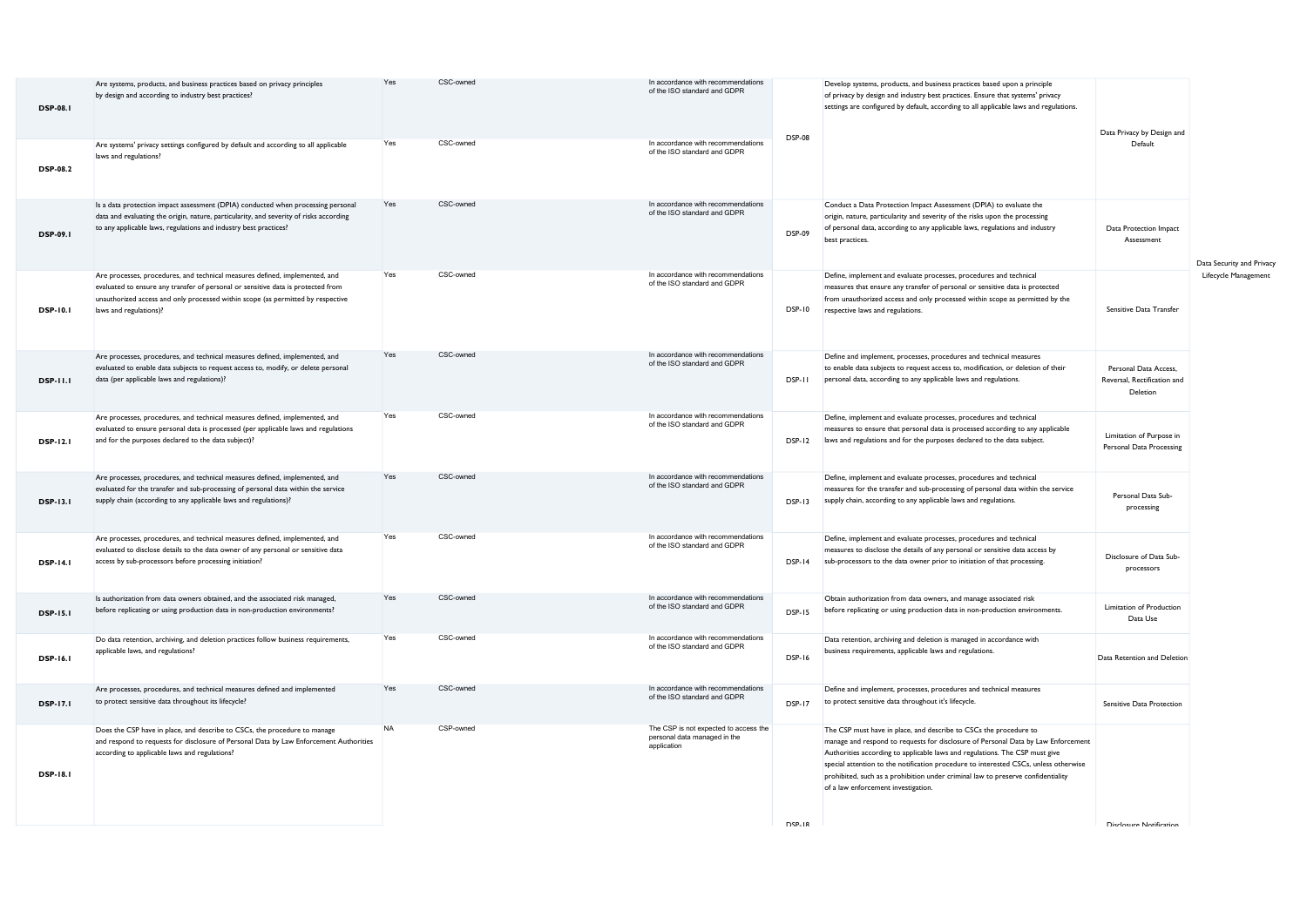| <b>DSP-18.2</b> | Does the CSP give special attention to the notification procedure to interested<br>CSCs, unless otherwise prohibited, such as a prohibition under criminal law to<br>preserve confidentiality of a law enforcement investigation?                                      | <b>NA</b> | CSP-owned          | The CSP is not expected to access the<br>personal data managed in the<br>application                    | $-1 - 1 - 1$  |                                                                                                                                                                                                                                                                                                                                                                                                                                                                                                        | LIBROUGH C INVESTIGATION                 |                                    |
|-----------------|------------------------------------------------------------------------------------------------------------------------------------------------------------------------------------------------------------------------------------------------------------------------|-----------|--------------------|---------------------------------------------------------------------------------------------------------|---------------|--------------------------------------------------------------------------------------------------------------------------------------------------------------------------------------------------------------------------------------------------------------------------------------------------------------------------------------------------------------------------------------------------------------------------------------------------------------------------------------------------------|------------------------------------------|------------------------------------|
| <b>DSP-19.1</b> | Are processes, procedures, and technical measures defined and implemented<br>to specify and document physical data locations, including locales where data<br>is processed or backed up?                                                                               | Yes       | Shared CSP and CSC | As SaaS provider, we rely on qualified<br>Infrastructure provider that includes all<br>this definitions | DSP-19        | Define and implement, processes, procedures and technical measures<br>to specify and document the physical locations of data, including any locations<br>in which data is processed or backed up.                                                                                                                                                                                                                                                                                                      | Data Location                            |                                    |
| <b>GRC-01.1</b> | Are information governance program policies and procedures sponsored by organizational Yes<br>leadership established, documented, approved, communicated, applied, evaluated,<br>and maintained?                                                                       |           | CSC-owned          |                                                                                                         | GRC-01        | Establish, document, approve, communicate, apply, evaluate and maintain<br>policies and procedures for an information governance program, which is sponsored<br>by the leadership of the organization. Review and update the policies and procedures<br>at least annually.                                                                                                                                                                                                                             | Governance Program Policy                |                                    |
| GRC-01.2        | Are the policies and procedures reviewed and updated at least annually?                                                                                                                                                                                                | Yes       | CSC-owned          |                                                                                                         |               |                                                                                                                                                                                                                                                                                                                                                                                                                                                                                                        | and Procedures                           |                                    |
| <b>GRC-02.1</b> | Is there an established formal, documented, and leadership-sponsored enterprise<br>risk management (ERM) program that includes policies and procedures for identification,<br>evaluation, ownership, treatment, and acceptance of cloud security and privacy<br>risks? | Yes       | CSC-owned          | As SaaS provider, we rely on qualified<br>Infrastructure provider that includes all<br>this processing  | <b>GRC-02</b> | Establish a formal, documented, and leadership-sponsored Enterprise<br>Risk Management (ERM) program that includes policies and procedures for<br>identification,<br>evaluation, ownership, treatment, and acceptance of cloud security and privacy<br>risks.                                                                                                                                                                                                                                          | Risk Management Program                  |                                    |
| <b>GRC-03.1</b> | Are all relevant organizational policies and associated procedures reviewed<br>at least annually, or when a substantial organizational change occurs?                                                                                                                  | Yes       | CSC-owned          |                                                                                                         | GRC-03        | Review all relevant organizational policies and associated procedures<br>at least annually or when a substantial change occurs within the organization.                                                                                                                                                                                                                                                                                                                                                | <b>Organizational Policy</b><br>Reviews  | Governance, Risk and<br>Compliance |
| <b>GRC-04.1</b> | Is an approved exception process mandated by the governance program established<br>and followed whenever a deviation from an established policy occurs?                                                                                                                | Yes       | CSC-owned          |                                                                                                         | GRC-04        | Establish and follow an approved exception process as mandated by<br>the governance program whenever a deviation from an established policy occurs.                                                                                                                                                                                                                                                                                                                                                    | <b>Policy Exception Process</b>          |                                    |
| <b>GRC-05.1</b> | Has an information security program (including programs of all relevant CCM<br>domains) been developed and implemented?                                                                                                                                                | Yes       | CSC-owned          |                                                                                                         | <b>GRC-05</b> | Develop and implement an Information Security Program, which includes<br>programs for all the relevant domains of the CCM.                                                                                                                                                                                                                                                                                                                                                                             | Information Security<br>Program          |                                    |
| <b>GRC-06.1</b> | Are roles and responsibilities for planning, implementing, operating, assessing,<br>and improving governance programs defined and documented?                                                                                                                          | Yes       | CSC-owned          |                                                                                                         | <b>GRC-06</b> | Define and document roles and responsibilities for planning, implementing,<br>operating, assessing, and improving governance programs.                                                                                                                                                                                                                                                                                                                                                                 | Governance Responsibility<br>Model       |                                    |
| <b>GRC-07.1</b> | Are all relevant standards, regulations, legal/contractual, and statutory<br>requirements applicable to your organization identified and documented?                                                                                                                   | Yes       | CSC-owned          |                                                                                                         | <b>GRC-07</b> | Identify and document all relevant standards, regulations, legal/contractual,<br>and statutory requirements, which are applicable to your organization.                                                                                                                                                                                                                                                                                                                                                | Information System<br>Regulatory Mapping |                                    |
| <b>GRC-08.1</b> | Is contact established and maintained with cloud-related special interest<br>groups and other relevant entities?                                                                                                                                                       | No        | CSC-owned          |                                                                                                         | GRC-08        | Establish and maintain contact with cloud-related special interest<br>groups and other relevant entities in line with business context.                                                                                                                                                                                                                                                                                                                                                                | Special Interest Groups                  |                                    |
| <b>HRS-01.1</b> | Are background verification policies and procedures of all new employees (including<br>but not limited to remote employees, contractors, and third parties) established,<br>documented, approved, communicated, applied, evaluated, and maintained?                    | Yes       | CSC-owned          | Based on ISO Standards and part of<br>standard employment terms                                         |               | Establish, document, approve, communicate, apply, evaluate and maintain<br>policies and procedures for background verification of all new employees (including<br>but not limited to remote employees, contractors, and third parties) according<br>to local laws, regulations, ethics, and contractual constraints and proportional<br>to the data classification to be accessed, the business requirements, and acceptable<br>risk. Review and update the policies and procedures at least annually. |                                          |                                    |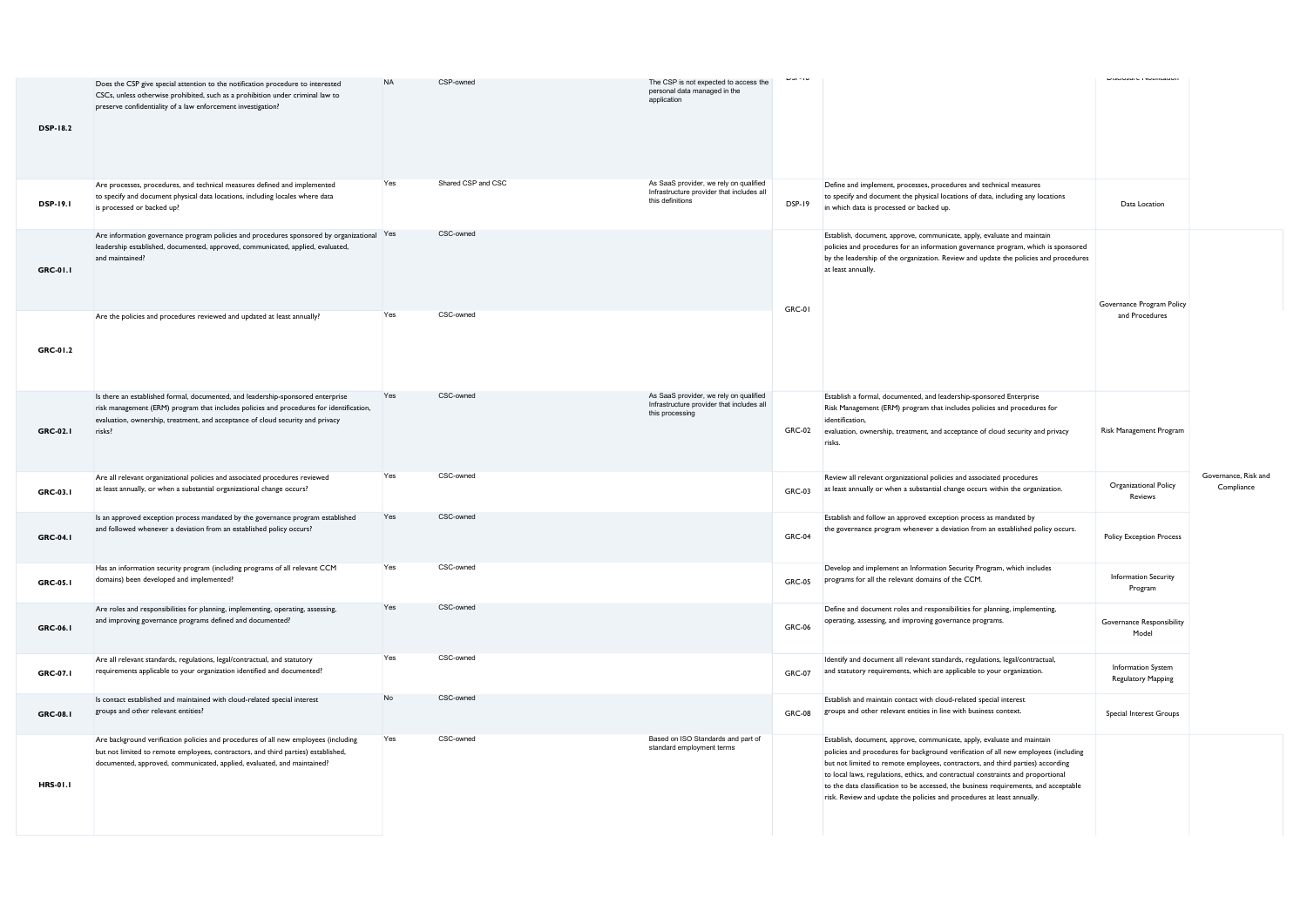| <b>HRS-01.2</b> | Are background verification policies and procedures designed according to<br>local laws, regulations, ethics, and contractual constraints and proportional<br>to the data classification to be accessed, business requirements, and acceptable<br>risk? | Yes | CSC-owned | HRS-01        |                                                                                                                                                                                                                                                                                      | <b>Background Screening Policy</b><br>and Procedures |                 |
|-----------------|---------------------------------------------------------------------------------------------------------------------------------------------------------------------------------------------------------------------------------------------------------|-----|-----------|---------------|--------------------------------------------------------------------------------------------------------------------------------------------------------------------------------------------------------------------------------------------------------------------------------------|------------------------------------------------------|-----------------|
| <b>HRS-01.3</b> | Are background verification policies and procedures reviewed and updated at<br>least annually?                                                                                                                                                          | Yes | CSC-owned |               |                                                                                                                                                                                                                                                                                      |                                                      |                 |
| <b>HRS-02.1</b> | Are policies and procedures for defining allowances and conditions for the<br>acceptable use of organizationally-owned or managed assets established, documented,<br>approved, communicated, applied, evaluated, and maintained?                        | Yes | CSC-owned | <b>HRS-02</b> | Establish, document, approve, communicate, apply, evaluate and maintain<br>policies and procedures for defining allowances and conditions for the acceptable<br>use of organizationally-owned or managed assets. Review and update the policies<br>and procedures at least annually. | Acceptable Use of<br>Technology Policy and           |                 |
| <b>HRS-02.2</b> | Are the policies and procedures for defining allowances and conditions for<br>the acceptable use of organizationally-owned or managed assets reviewed and updated<br>at least annually?                                                                 | Yes | CSC-owned |               |                                                                                                                                                                                                                                                                                      | Procedures                                           |                 |
| <b>HRS-03.1</b> | Are policies and procedures requiring unattended workspaces to conceal confidential<br>data established, documented, approved, communicated, applied, evaluated, and<br>maintained?                                                                     | Yes | CSC-owned | <b>HRS-03</b> | Establish, document, approve, communicate, apply, evaluate and maintain<br>policies and procedures that require unattended workspaces to not have openly<br>visible confidential data. Review and update the policies and procedures at<br>least annually.                           | Clean Desk Policy and                                |                 |
| HRS-03.2        | Are policies and procedures requiring unattended workspaces to conceal confidential<br>data reviewed and updated at least annually?                                                                                                                     | Yes | CSC-owned |               |                                                                                                                                                                                                                                                                                      | Procedures                                           |                 |
| <b>HRS-04.1</b> | Are policies and procedures to protect information accessed, processed, or<br>stored at remote sites and locations established, documented, approved, communicated,<br>applied, evaluated, and maintained?                                              | Yes | CSC-owned | <b>HRS-04</b> | Establish, document, approve, communicate, apply, evaluate and maintain<br>policies and procedures to protect information accessed, processed or stored<br>at remote sites and locations. Review and update the policies and procedures<br>at least annually.                        | Remote and Home Working                              |                 |
| <b>HRS-04.2</b> | Are policies and procedures to protect information accessed, processed, or<br>stored at remote sites and locations reviewed and updated at least annually?                                                                                              | Yes | CSC-owned |               |                                                                                                                                                                                                                                                                                      | Policy and Procedures                                | Human Resources |
| <b>HRS-05.1</b> | Are return procedures of organizationally-owned assets by terminated employees<br>established and documented?                                                                                                                                           | Yes | CSC-owned | <b>HRS-05</b> | Establish and document procedures for the return of organization-owned<br>assets by terminated employees.                                                                                                                                                                            | Asset returns                                        |                 |
| <b>HRS-06.1</b> | Are procedures outlining the roles and responsibilities concerning changes<br>in employment established, documented, and communicated to all personnel?                                                                                                 | Yes | CSC-owned | <b>HRS-06</b> | Establish, document, and communicate to all personnel the procedures<br>outlining the roles and responsibilities concerning changes in employment.                                                                                                                                   | <b>Employment Termination</b>                        |                 |
| <b>HRS-07.1</b> | Are employees required to sign an employment agreement before gaining access<br>to organizational information systems, resources, and assets?                                                                                                           | Yes | CSC-owned | <b>HRS-07</b> | Employees sign the employee agreement prior to being granted access<br>to organizational information systems, resources and assets.                                                                                                                                                  | <b>Employment Agreement</b><br>Process               |                 |
| <b>HRS-08.1</b> | Are provisions and/or terms for adherence to established information governance<br>and security policies included within employment agreements?                                                                                                         | Yes | CSC-owned | <b>HRS-08</b> | The organization includes within the employment agreements provisions<br>and/or terms for adherence to established information governance and security<br>policies.                                                                                                                  | <b>Employment Agreement</b><br>Content               |                 |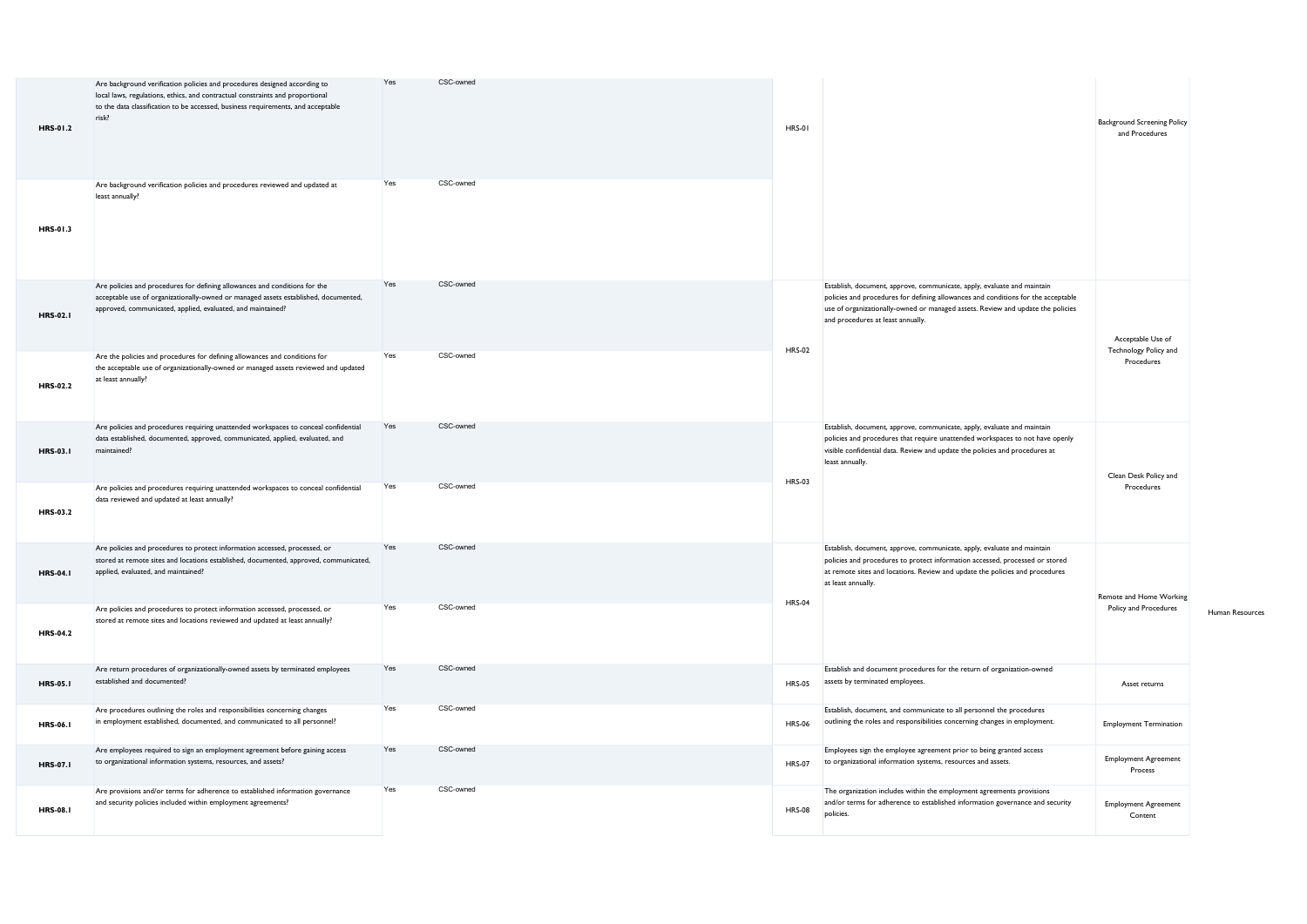| <b>HRS-09.1</b> | Are employee roles and responsibilities relating to information assets and<br>security documented and communicated?                                                                                                 | Yes | CSC-owned |                                                                    | <b>HRS-09</b> | Document and communicate roles and responsibilities of employees,<br>as they relate to information assets and security.                                                                                                                                                               | Personnel Roles and<br>Responsibilities |
|-----------------|---------------------------------------------------------------------------------------------------------------------------------------------------------------------------------------------------------------------|-----|-----------|--------------------------------------------------------------------|---------------|---------------------------------------------------------------------------------------------------------------------------------------------------------------------------------------------------------------------------------------------------------------------------------------|-----------------------------------------|
| <b>HRS-10.1</b> | Are requirements for non-disclosure/confidentiality agreements reflecting<br>organizational data protection needs and operational details identified, documented,<br>and reviewed at planned intervals?             | Yes | CSC-owned |                                                                    | <b>HRS-10</b> | Identify, document, and review, at planned intervals, requirements<br>for non-disclosure/confidentiality agreements reflecting the organization's<br>needs for the protection of data and operational details.                                                                        | Non-Disclosure Agreements               |
| <b>HRS-11.1</b> | Is a security awareness training program for all employees of the organization<br>established, documented, approved, communicated, applied, evaluated and maintained?                                               | Yes | CSC-owned |                                                                    |               | Establish, document, approve, communicate, apply, evaluate and maintain<br>a security awareness training program for all employees of the organization<br>and provide regular training updates.                                                                                       |                                         |
| <b>HRS-11.2</b> | Are regular security awareness training updates provided?                                                                                                                                                           | Yes | CSC-owned |                                                                    | $HRS-II$      |                                                                                                                                                                                                                                                                                       | Security Awareness Training             |
| <b>HRS-12.1</b> | Are all employees granted access to sensitive organizational and personal<br>data provided with appropriate security awareness training?                                                                            | Yes | CSC-owned | In accordance with recommendations<br>of the ISO standard and GDPR |               | Provide all employees with access to sensitive organizational and<br>personal data with appropriate security awareness training and regular updates<br>in organizational procedures, processes, and policies relating to their professional<br>function relative to the organization. | Personal and Sensitive Data             |
| <b>HRS-12.2</b> | Are all employees granted access to sensitive organizational and personal<br>data provided with regular updates in procedures, processes, and policies relating<br>to their professional function?                  | Yes | CSC-owned |                                                                    | <b>HRS-12</b> |                                                                                                                                                                                                                                                                                       | Awareness and Training                  |
| <b>HRS-13.1</b> | Are employees notified of their roles and responsibilities to maintain awareness<br>and compliance with established policies, procedures, and applicable legal, statutory,<br>or regulatory compliance obligations? | Yes | CSC-owned |                                                                    | <b>HRS-13</b> | Make employees aware of their roles and responsibilities for maintaining<br>awareness and compliance with established policies and procedures and applicable<br>legal, statutory, or regulatory compliance obligations.                                                               | Compliance User<br>Responsibility       |
| <b>IAM-01.1</b> | Are identity and access management policies and procedures established, documented,<br>approved, communicated, implemented, applied, evaluated, and maintained?                                                     | Yes | CSC-owned |                                                                    |               | Establish, document, approve, communicate, implement, apply, evaluate<br>and maintain policies and procedures for identity and access management. Review<br>and update the policies and procedures at least annually.                                                                 | <b>Identity and Access</b>              |
| IAM-01.2        | Are identity and access management policies and procedures reviewed and updated<br>at least annually?                                                                                                               | Yes | CSC-owned | In accordance with recommendations<br>of the ISO standard and GDPR | IAM-01        |                                                                                                                                                                                                                                                                                       | Management Policy and<br>Procedures     |
| IAM-02.1        | Are strong password policies and procedures established, documented, approved,<br>communicated, implemented, applied, evaluated, and maintained?                                                                    | Yes | CSC-owned | In accordance with recommendations<br>of the ISO standard and GDPR |               | Establish, document, approve, communicate, implement, apply, evaluate<br>and maintain strong password policies and procedures. Review and update the<br>policies and procedures at least annually.                                                                                    | Strong Password Policy and              |
| IAM-02.2        | Are strong password policies and procedures reviewed and updated at least<br>annually?                                                                                                                              | Yes | CSC-owned |                                                                    | <b>IAM-02</b> |                                                                                                                                                                                                                                                                                       | Procedures                              |
| <b>IAM-03.1</b> | Is system identity information and levels of access managed, stored, and reviewed?                                                                                                                                  | Yes | CSC-owned |                                                                    | <b>IAM-03</b> | Manage, store, and review the information of system identities, and<br>level of access.                                                                                                                                                                                               | Identity Inventory                      |
| <b>IAM-04.1</b> | Is the separation of duties principle employed when implementing information<br>system access?                                                                                                                      | Yes | CSC-owned |                                                                    | IAM-04        | Employ the separation of duties principle when implementing information<br>system access.                                                                                                                                                                                             | Separation of Duties                    |
| <b>IAM-05.1</b> | Is the least privilege principle employed when implementing information system<br>access?                                                                                                                           | Yes | CSC-owned |                                                                    | <b>IAM-05</b> | Employ the least privilege principle when implementing information<br>system access.                                                                                                                                                                                                  | Least Privilege                         |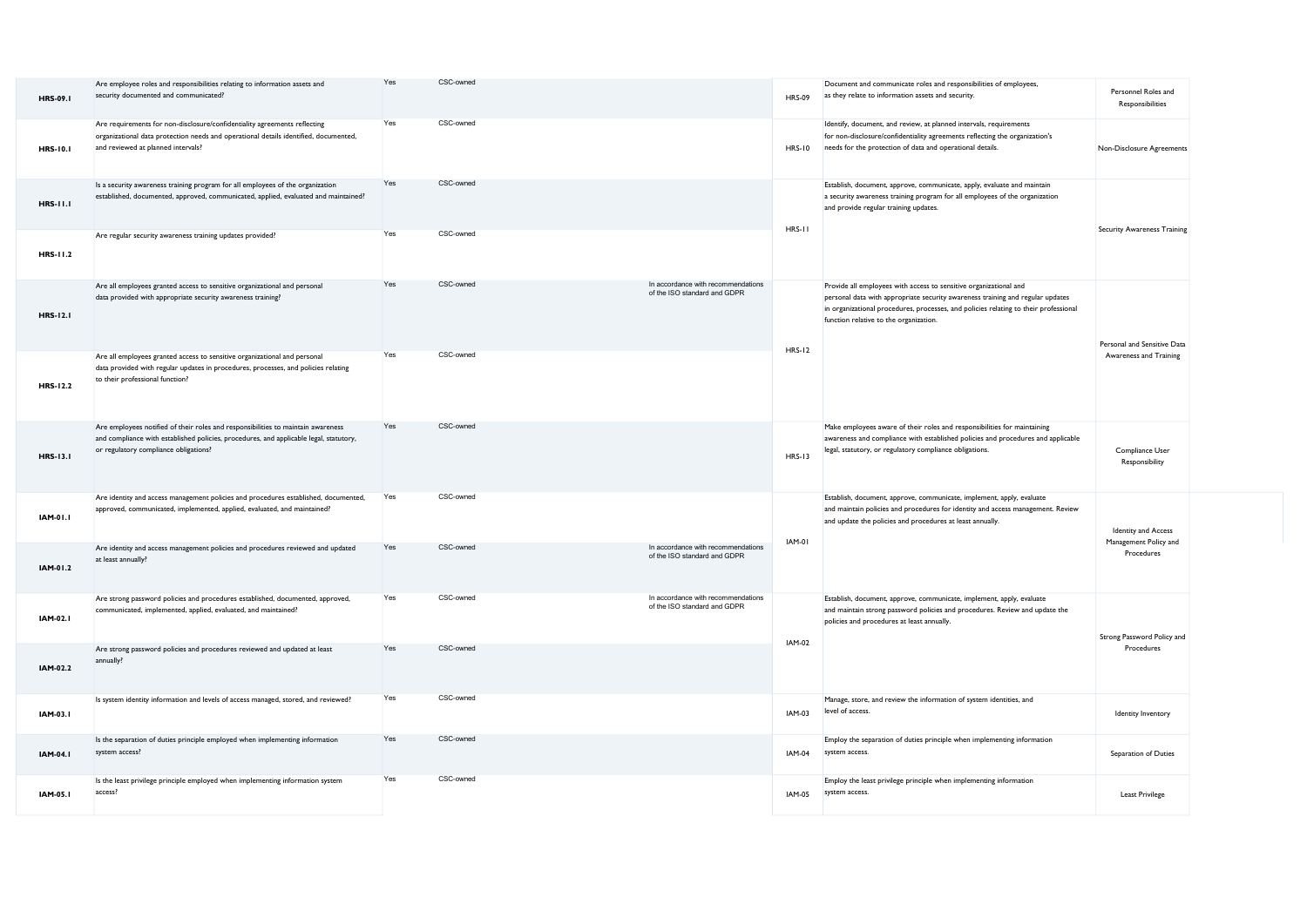| <b>IAM-06.1</b> | Is a user access provisioning process defined and implemented which authorizes,<br>records, and communicates data and assets access changes?                                                                                                                                     | CSC-owned<br>Yes       |                                                                       | <b>IAM-06</b>                        | Define and implement a user access provisioning process which authorizes,<br>records, and communicates access changes to data and assets.                                                                                                                                                                                                                               | <b>User Access Provisioning</b>                                   |
|-----------------|----------------------------------------------------------------------------------------------------------------------------------------------------------------------------------------------------------------------------------------------------------------------------------|------------------------|-----------------------------------------------------------------------|--------------------------------------|-------------------------------------------------------------------------------------------------------------------------------------------------------------------------------------------------------------------------------------------------------------------------------------------------------------------------------------------------------------------------|-------------------------------------------------------------------|
| <b>IAM-07.1</b> | Is a process in place to de-provision or modify the access, in a timely manner,<br>of movers / leavers or system identity changes, to effectively adopt and communicate<br>identity and access management policies?                                                              | CSC-owned<br>Yes       |                                                                       | <b>IAM-07</b>                        | De-provision or respectively modify access of movers / leavers or<br>system identity changes in a timely manner in order to effectively adopt and<br>communicate identity and access management policies.                                                                                                                                                               | User Access Changes and<br>Revocation                             |
| <b>IAM-08.1</b> | Are reviews and revalidation of user access for least privilege and separation<br>of duties completed with a frequency commensurate with organizational risk tolerance?                                                                                                          | CSC-owned<br>Yes       |                                                                       | <b>IAM-08</b>                        | Review and revalidate user access for least privilege and separation<br>of duties with a frequency that is commensurate with organizational risk tolerance.                                                                                                                                                                                                             | <b>User Access Review</b>                                         |
| <b>IAM-09.1</b> | Are processes, procedures, and technical measures for the segregation of privileged<br>access roles defined, implemented, and evaluated such that administrative data<br>access, encryption, key management capabilities, and logging capabilities are<br>distinct and separate? | Yes<br>CSC-owned       |                                                                       | <b>IAM-09</b>                        | Define, implement and evaluate processes, procedures and technical<br>measures for the segregation of privileged access roles such that administrative<br>access to data, encryption and key management capabilities and logging capabilities<br>are distinct and separated.                                                                                            | Segregation of Privileged<br><b>Access Roles</b>                  |
| <b>IAM-10.1</b> | Is an access process defined and implemented to ensure privileged access roles<br>and rights are granted for a limited period?                                                                                                                                                   | CSC-owned<br>Yes       |                                                                       | <b>IAM-10</b>                        | Define and implement an access process to ensure privileged access<br>roles and rights are granted for a time limited period, and implement procedures<br>to prevent the culmination of segregated privileged access.                                                                                                                                                   | Management of Privileged                                          |
| <b>IAM-10.2</b> | Are procedures implemented to prevent the culmination of segregated privileged<br>access?                                                                                                                                                                                        | CSC-owned<br>Yes       |                                                                       |                                      |                                                                                                                                                                                                                                                                                                                                                                         | <b>Access Roles</b>                                               |
| <b>IAM-11.1</b> | Are processes and procedures for customers to participate, where applicable,<br>in granting access for agreed, high risk as (defined by the organizational risk<br>assessment) privileged access roles defined, implemented and evaluated?                                       | <b>NA</b><br>CSC-owned | There are no privileged accesses that<br>involve a high level of risk | IAM-II                               | Define, implement and evaluate processes and procedures for customers<br>to participate, where applicable, in the granting of access for agreed, high<br>risk (as defined by the organizational risk assessment) privileged access roles.                                                                                                                               | <b>CSCs Approval for Agreed</b><br><b>Privileged Access Roles</b> |
| <b>IAM-12.1</b> | Are processes, procedures, and technical measures to ensure the logging infrastructure<br>is "read-only" for all with write access (including privileged access roles) defined,<br>implemented, and evaluated?                                                                   | CSC-owned<br><b>NA</b> |                                                                       |                                      | Define, implement and evaluate processes, procedures and technical<br>measures to ensure the logging infrastructure is read-only for all with write<br>access, including privileged access roles, and that the ability to disable it<br>is controlled through a procedure that ensures the segregation of duties and<br>break glass procedures.                         |                                                                   |
| IAM-12.2        | Is the ability to disable the "read-only" configuration of logging infrastructure<br>controlled through a procedure that ensures the segregation of duties and break<br>glass procedures?                                                                                        | CSC-owned<br><b>NA</b> |                                                                       | <b>IAM-12</b>                        |                                                                                                                                                                                                                                                                                                                                                                         | Safeguard Logs Integrity                                          |
| <b>IAM-13.1</b> | Are processes, procedures, and technical measures that ensure users are identifiable<br>through unique identification (or can associate individuals with user identification<br>usage) defined, implemented, and evaluated?                                                      | CSC-owned<br>Yes       |                                                                       | <b>IAM-13</b>                        | Define, implement and evaluate processes, procedures and technical<br>measures that ensure users are identifiable through unique IDs or which can<br>associate individuals to the usage of user IDs.                                                                                                                                                                    | Uniquely Identifiable Users                                       |
| <b>IAM-14.1</b> | Are processes, procedures, and technical measures for authenticating access<br>to systems, application, and data assets including multifactor authentication<br>for a least-privileged user and sensitive data access defined, implemented, and<br>evaluated?                    | CSC-owned<br>Yes       |                                                                       | $I \Delta M$ <sub>-</sub> $I \Delta$ | Define, implement and evaluate processes, procedures and technical<br>measures for authenticating access to systems, application and data assets,<br>including multifactor authentication for at least privileged user and sensitive<br>data access. Adopt digital certificates or alternatives which achieve an equivalent<br>level of security for system identities. | <b>Strong Authontication</b>                                      |

Identity & Access Management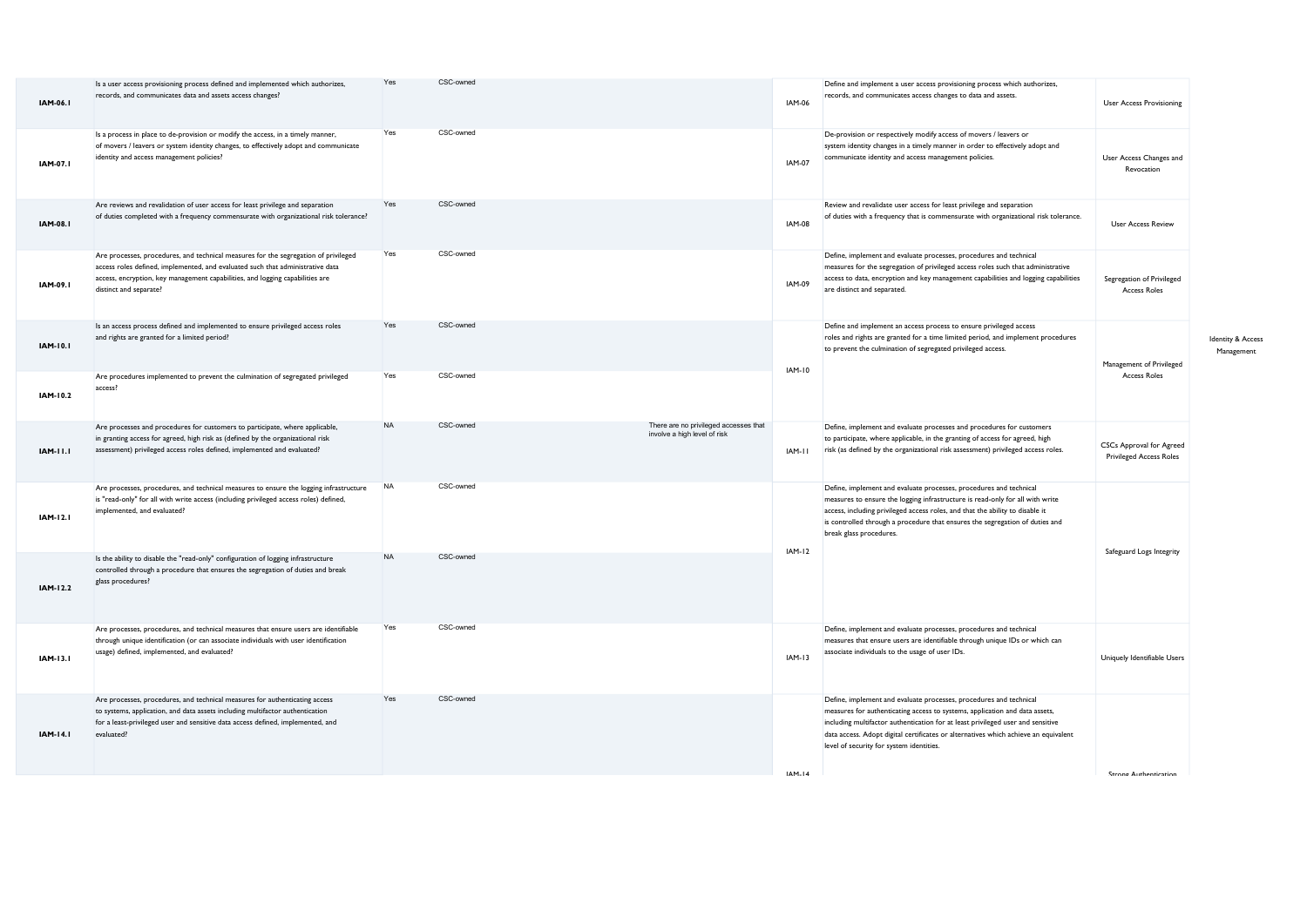| <b>IAM-14.2</b> | Are digital certificates or alternatives that achieve an equivalent security<br>level for system identities adopted?                                                                                 | No  | CSC-owned | No strong authentication available | <b>DOM: YELLOW</b> |                                                                                                                                                                                                                                                                                                                                                                                                                                                                        | Julyng muunchucauvii                                         |
|-----------------|------------------------------------------------------------------------------------------------------------------------------------------------------------------------------------------------------|-----|-----------|------------------------------------|--------------------|------------------------------------------------------------------------------------------------------------------------------------------------------------------------------------------------------------------------------------------------------------------------------------------------------------------------------------------------------------------------------------------------------------------------------------------------------------------------|--------------------------------------------------------------|
| <b>IAM-15.1</b> | Are processes, procedures, and technical measures for the secure management<br>of passwords defined, implemented, and evaluated?                                                                     | Yes | CSC-owned |                                    | <b>IAM-15</b>      | Define, implement and evaluate processes, procedures and technical<br>measures for the secure management of passwords.                                                                                                                                                                                                                                                                                                                                                 | Passwords Managemen                                          |
| <b>IAM-16.1</b> | Are processes, procedures, and technical measures to verify access to data<br>and system functions authorized, defined, implemented, and evaluated?                                                  | Yes | CSC-owned |                                    | <b>IAM-16</b>      | Define, implement and evaluate processes, procedures and technical<br>measures to verify access to data and system functions is authorized.                                                                                                                                                                                                                                                                                                                            | <b>Authorization Mechanisi</b>                               |
| <b>IPY-01.1</b> | Are policies and procedures established, documented, approved, communicated,<br>applied, evaluated, and maintained for communications between application services<br>(e.g., APIs)?                  | Yes | CSC-owned |                                    |                    | Establish, document, approve, communicate, apply, evaluate and maintain<br>policies and procedures for interoperability and portability including<br>requirements for:<br>a. Communications between application interfaces<br>b. Information processing interoperability<br>c. Application development portability<br>d. Information/Data exchange, usage, portability, integrity, and persistence<br>Review and update the policies and procedures at least annually. |                                                              |
| <b>IPY-01.2</b> | Are policies and procedures established, documented, approved, communicated,<br>applied, evaluated, and maintained for information processing interoperability?                                      | Yes | CSC-owned |                                    |                    |                                                                                                                                                                                                                                                                                                                                                                                                                                                                        |                                                              |
| <b>IPY-01.3</b> | Are policies and procedures established, documented, approved, communicated,<br>applied, evaluated, and maintained for application development portability?                                          | Yes | CSC-owned |                                    | IPY-01             |                                                                                                                                                                                                                                                                                                                                                                                                                                                                        | Interoperability and<br>Portability Policy and<br>Procedures |
| <b>IPY-01.4</b> | Are policies and procedures established, documented, approved, communicated,<br>applied, evaluated, and maintained for information/data exchange, usage, portability,<br>integrity, and persistence? | Yes | CSC-owned |                                    |                    |                                                                                                                                                                                                                                                                                                                                                                                                                                                                        |                                                              |
| IPY-01.5        | Are interoperability and portability policies and procedures reviewed and<br>updated at least annually?                                                                                              | Yes | CSC-owned |                                    |                    |                                                                                                                                                                                                                                                                                                                                                                                                                                                                        |                                                              |
| <b>IPY-02.1</b> | Are CSCs able to programmatically retrieve their data via an application interface(s)<br>to enable interoperability and portability?                                                                 | Yes | CSC-owned |                                    | <b>IPY-02</b>      | Provide application interface(s) to CSCs so that they programmatically<br>retrieve their data to enable interoperability and portability.                                                                                                                                                                                                                                                                                                                              | Application Interface<br>Availability                        |
| <b>IPY-03.1</b> | Are cryptographically secure and standardized network protocols implemented<br>for the management, import, and export of data?                                                                       | Yes | CSC-owned |                                    | IPY-03             | Implement cryptographically secure and standardized network protocols<br>for the management, import and export of data.                                                                                                                                                                                                                                                                                                                                                | Secure Interoperability a<br>Portability Managemen           |

|                                                                              | Julyng Authorities                                           |                                |
|------------------------------------------------------------------------------|--------------------------------------------------------------|--------------------------------|
|                                                                              |                                                              |                                |
|                                                                              |                                                              |                                |
|                                                                              |                                                              |                                |
|                                                                              |                                                              |                                |
|                                                                              |                                                              |                                |
| Define, implement and evaluate processes, procedures and technical           |                                                              |                                |
| measures for the secure management of passwords.                             | Passwords Management                                         |                                |
|                                                                              |                                                              |                                |
| Define, implement and evaluate processes, procedures and technical           |                                                              |                                |
| measures to verify access to data and system functions is authorized.        | <b>Authorization Mechanisms</b>                              |                                |
|                                                                              |                                                              |                                |
| Establish, document, approve, communicate, apply, evaluate and maintain      |                                                              |                                |
| policies and procedures for interoperability and portability including       |                                                              |                                |
| requirements for:<br>a. Communications between application interfaces        |                                                              |                                |
| b. Information processing interoperability                                   |                                                              |                                |
| c. Application development portability                                       |                                                              |                                |
| d. Information/Data exchange, usage, portability, integrity, and persistence |                                                              |                                |
| Review and update the policies and procedures at least annually.             |                                                              |                                |
|                                                                              |                                                              |                                |
|                                                                              |                                                              |                                |
|                                                                              |                                                              |                                |
|                                                                              |                                                              |                                |
|                                                                              |                                                              |                                |
|                                                                              |                                                              |                                |
|                                                                              |                                                              |                                |
|                                                                              |                                                              |                                |
|                                                                              |                                                              |                                |
|                                                                              |                                                              |                                |
|                                                                              |                                                              |                                |
|                                                                              | Interoperability and                                         |                                |
|                                                                              | Portability Policy and                                       |                                |
|                                                                              | Procedures                                                   |                                |
|                                                                              |                                                              |                                |
|                                                                              |                                                              |                                |
|                                                                              |                                                              |                                |
|                                                                              |                                                              |                                |
|                                                                              |                                                              | Interoperability & Portability |
|                                                                              |                                                              |                                |
|                                                                              |                                                              |                                |
|                                                                              |                                                              |                                |
|                                                                              |                                                              |                                |
|                                                                              |                                                              |                                |
|                                                                              |                                                              |                                |
|                                                                              |                                                              |                                |
|                                                                              |                                                              |                                |
|                                                                              |                                                              |                                |
|                                                                              |                                                              |                                |
|                                                                              |                                                              |                                |
|                                                                              |                                                              |                                |
| Provide application interface(s) to CSCs so that they programmatically       |                                                              |                                |
| retrieve their data to enable interoperability and portability.              | Application Interface                                        |                                |
|                                                                              | Availability                                                 |                                |
|                                                                              |                                                              |                                |
| Implement cryptographically secure and standardized network protocols        |                                                              |                                |
| for the management, import and export of data.                               | Secure Interoperability and<br><b>Portability Management</b> |                                |
|                                                                              |                                                              |                                |
|                                                                              |                                                              |                                |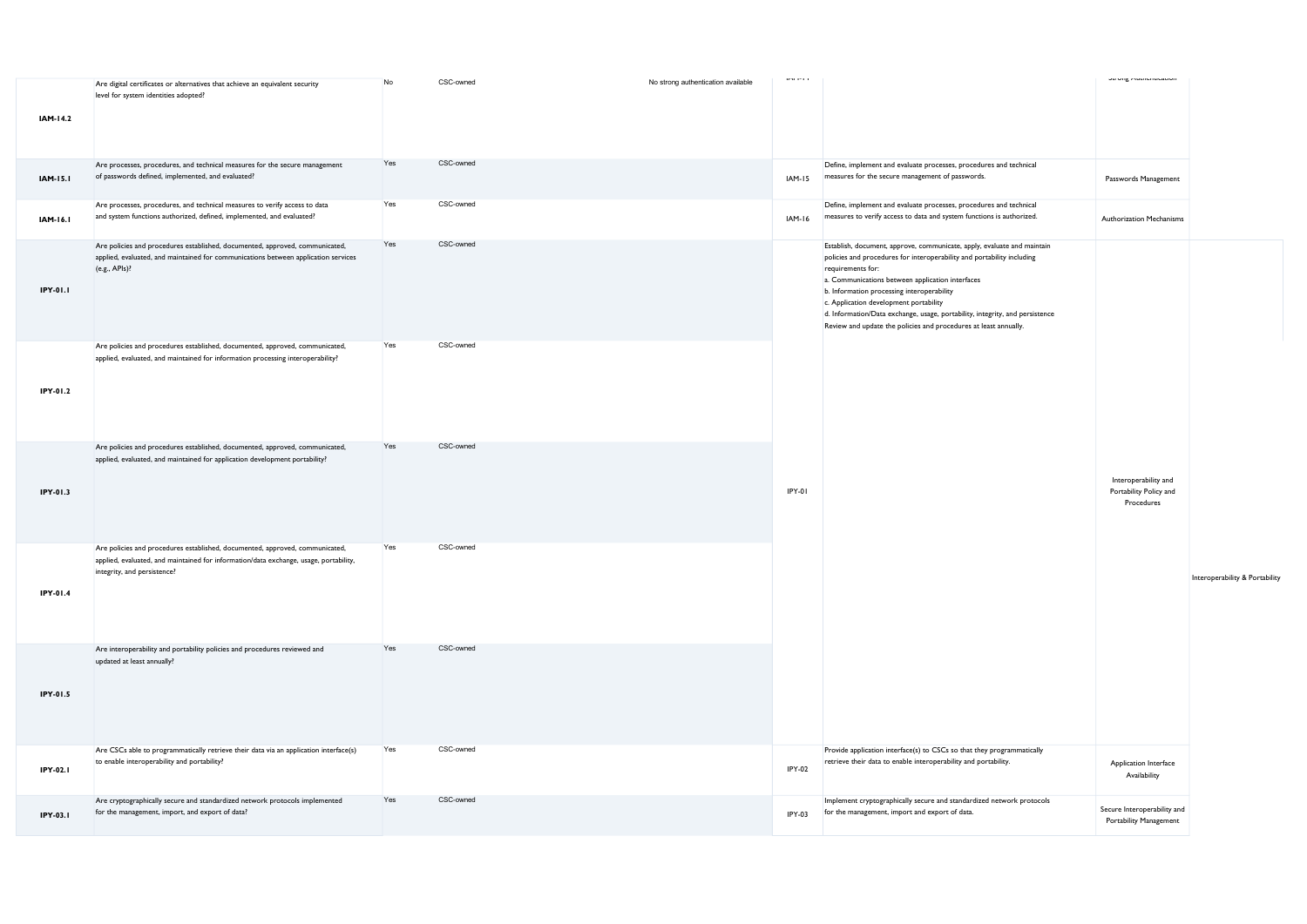| <b>IPY-04.1</b> | Do agreements include provisions specifying CSC data access upon contract termination,<br>and have the following?<br>a. Data format<br>b. Duration data will be stored<br>c. Scope of the data retained and made available to the CSCs<br>d. Data deletion policy | Yes | CSC-owned          | IPY-04        | Agreements must include provisions specifying CSCs access to data<br>upon contract termination and will include:<br>a. Data format<br>b. Length of time the data will be stored<br>c. Scope of the data retained and made available to the CSCs<br>d. Data deletion policy                                                     |
|-----------------|-------------------------------------------------------------------------------------------------------------------------------------------------------------------------------------------------------------------------------------------------------------------|-----|--------------------|---------------|--------------------------------------------------------------------------------------------------------------------------------------------------------------------------------------------------------------------------------------------------------------------------------------------------------------------------------|
| <b>IVS-01.1</b> | Are infrastructure and virtualization security policies and procedures established,<br>documented, approved, communicated, applied, evaluated, and maintained?                                                                                                    | Yes | CSC-owned          | IVS-01        | Establish, document, approve, communicate, apply, evaluate and maintain<br>policies and procedures for infrastructure and virtualization security. Review<br>and update the policies and procedures at least annually.                                                                                                         |
| <b>IVS-01.2</b> | Are infrastructure and virtualization security policies and procedures reviewed<br>and updated at least annually?                                                                                                                                                 | Yes | CSC-owned          |               |                                                                                                                                                                                                                                                                                                                                |
| <b>IVS-02.1</b> | Is resource availability, quality, and capacity planned and monitored in a<br>way that delivers required system performance, as determined by the business?                                                                                                       | Yes | CSC-owned          | <b>IVS-02</b> | Plan and monitor the availability, quality, and adequate capacity<br>of resources in order to deliver the required system performance as determined<br>by the business.                                                                                                                                                        |
| <b>IVS-03.1</b> | Are communications between environments monitored?                                                                                                                                                                                                                | Yes | Shared CSP and CSC |               | Monitor, encrypt and restrict communications between environments<br>to only authenticated and authorized connections, as justified by the business.<br>Review these configurations at least annually, and support them by a documented<br>justification of all allowed services, protocols, ports, and compensating controls. |
| <b>IVS-03.2</b> | Are communications between environments encrypted?                                                                                                                                                                                                                | Yes | CSC-owned          |               |                                                                                                                                                                                                                                                                                                                                |
| <b>IVS-03.3</b> | Are communications between environments restricted to only authenticated and<br>authorized connections, as justified by the business?                                                                                                                             | Yes | CSC-owned          | <b>IVS-03</b> |                                                                                                                                                                                                                                                                                                                                |
| <b>IVS-03.4</b> | Are network configurations reviewed at least annually?                                                                                                                                                                                                            | Yes | CSC-owned          |               |                                                                                                                                                                                                                                                                                                                                |
| <b>IVS-03.5</b> | Are network configurations supported by the documented justification of all<br>allowed services, protocols, ports, and compensating controls?                                                                                                                     | Yes | CSC-owned          |               |                                                                                                                                                                                                                                                                                                                                |
| <b>IVS-04.1</b> | Is every host and guest OS, hypervisor, or infrastructure control plane hardened<br>(according to their respective best practices) and supported by technical controls<br>as part of a security baseline?                                                         | Yes | Shared CSP and CSC | <b>IVS-04</b> | Harden host and guest OS, hypervisor or infrastructure control plane<br>according to their respective best practices, and supported by technical controls,<br>as part of a security baseline.                                                                                                                                  |
| <b>IVS-05.1</b> | Are production and non-production environments separated?                                                                                                                                                                                                         | Yes | CSC-owned          | <b>IVS-05</b> | Separate production and non-production environments.                                                                                                                                                                                                                                                                           |
| <b>IVS-06.1</b> | Are applications and infrastructures designed, developed, deployed, and configured<br>such that CSP and CSC (tenant) user access and intra-tenant access is appropriately<br>segmented, segregated, monitored, and restricted from other tenants?                 | Yes | CSC-owned          | <b>IVS-06</b> | Design, develop, deploy and configure applications and infrastructures<br>such that CSP and CSC (tenant) user access and intra-tenant access is appropriately<br>segmented and segregated, monitored and restricted from other tenants.                                                                                        |

| Agreements must include provisions specifying CSCs access to data<br>upon contract termination and will include:<br>a. Data format<br>b. Length of time the data will be stored<br>c. Scope of the data retained and made available to the CSCs<br>d. Data deletion policy                                                     | Data Portability Contractual<br>Obligations                            |                                             |
|--------------------------------------------------------------------------------------------------------------------------------------------------------------------------------------------------------------------------------------------------------------------------------------------------------------------------------|------------------------------------------------------------------------|---------------------------------------------|
| Establish, document, approve, communicate, apply, evaluate and maintain<br>policies and procedures for infrastructure and virtualization security. Review<br>and update the policies and procedures at least annually.                                                                                                         | Infrastructure and<br>Virtualization Security Policy<br>and Procedures |                                             |
| Plan and monitor the availability, quality, and adequate capacity<br>of resources in order to deliver the required system performance as determined<br>by the business.                                                                                                                                                        | Capacity and Resource<br>Planning                                      |                                             |
| Monitor, encrypt and restrict communications between environments<br>to only authenticated and authorized connections, as justified by the business.<br>Review these configurations at least annually, and support them by a documented<br>justification of all allowed services, protocols, ports, and compensating controls. | Network Security                                                       | Infrastructure &<br>Virtualization Security |
| Harden host and guest OS, hypervisor or infrastructure control plane<br>according to their respective best practices, and supported by technical controls,<br>as part of a security baseline.                                                                                                                                  | OS Hardening and Base<br>Controls                                      |                                             |
| Separate production and non-production environments.                                                                                                                                                                                                                                                                           | Production and Non-<br><b>Production Environments</b>                  |                                             |
| Design, develop, deploy and configure applications and infrastructures<br>such that CSP and CSC (tenant) user access and intra-tenant access is appropriately<br>segmented and segregated, monitored and restricted from other tenants.                                                                                        | Segmentation and<br>Segregation                                        |                                             |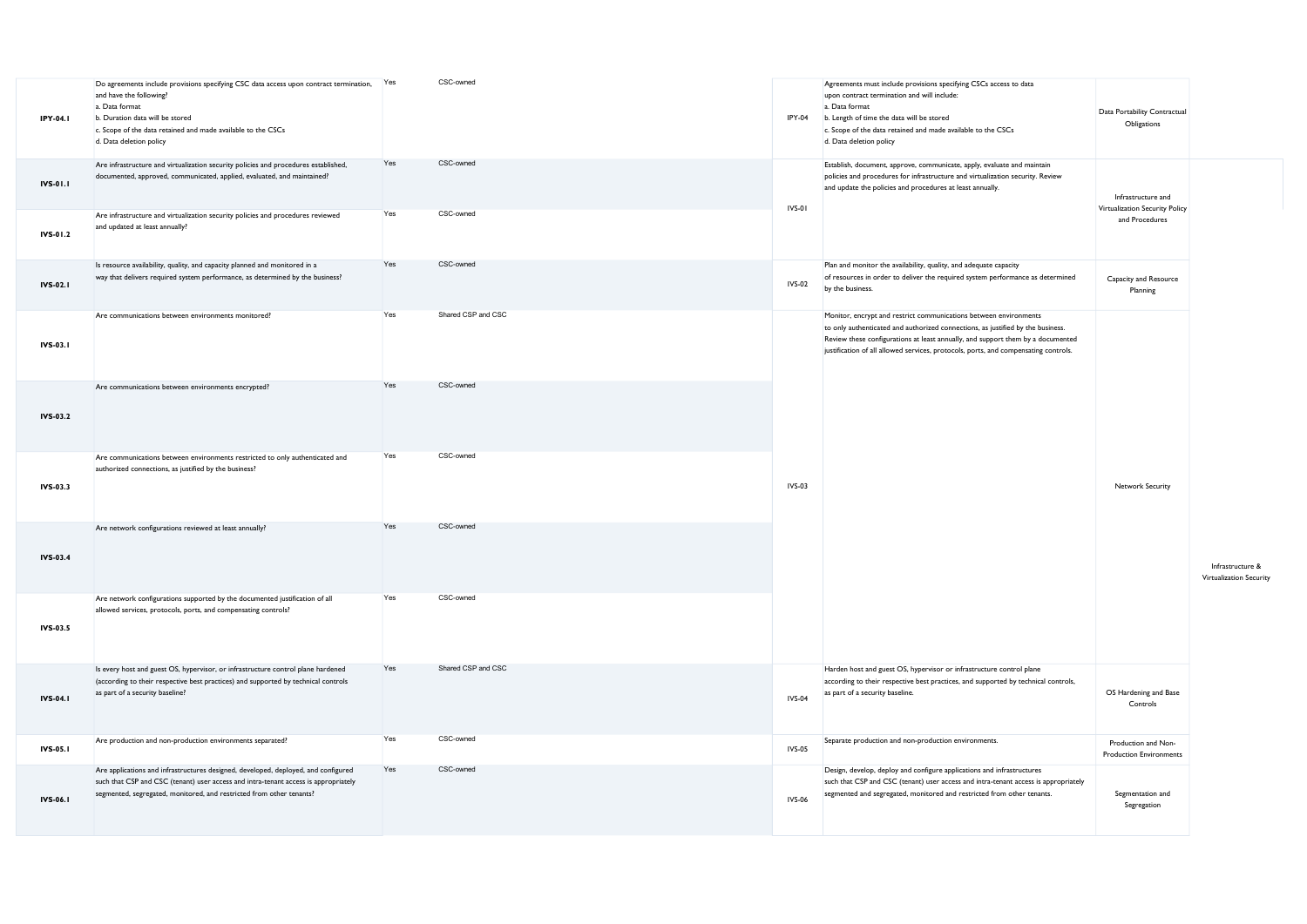| <b>IVS-07.1</b> | Are secure and encrypted communication channels including only up-to-date<br>and approved protocols used when migrating servers, services, applications, or<br>data to cloud environments? | Yes | CSC-owned          | <b>IVS-07</b> | Use secure and encrypted communication channels when migrating servers,<br>services, applications, or data to cloud environments. Such channels must include<br>only up-to-date and approved protocols.                                | Migration to Cloud<br>Environments      |                        |
|-----------------|--------------------------------------------------------------------------------------------------------------------------------------------------------------------------------------------|-----|--------------------|---------------|----------------------------------------------------------------------------------------------------------------------------------------------------------------------------------------------------------------------------------------|-----------------------------------------|------------------------|
| <b>IVS-08.1</b> | Are high-risk environments identified and documented?                                                                                                                                      | Yes | CSC-owned          | <b>IVS-08</b> | Identify and document high-risk environments.                                                                                                                                                                                          | Network Architecture<br>Documentation   |                        |
| <b>IVS-09.1</b> | Are processes, procedures, and defense-in-depth techniques defined, implemented,<br>and evaluated for protection, detection, and timely response to network-based<br>attacks?              | Yes | CSC-owned          | <b>IVS-09</b> | Define, implement and evaluate processes, procedures and defense-in-depth<br>techniques for protection, detection, and timely response to network-based attacks.                                                                       | Network Defense                         |                        |
| <b>LOG-01.1</b> | Are logging and monitoring policies and procedures established, documented,<br>approved, communicated, applied, evaluated, and maintained?                                                 | Yes | CSC-owned          |               | Establish, document, approve, communicate, apply, evaluate and maintain<br>policies and procedures for logging and monitoring. Review and update the policies<br>and procedures at least annually.                                     | Logging and Monitoring                  |                        |
| LOG-01.2        | Are policies and procedures reviewed and updated at least annually?                                                                                                                        | Yes | CSC-owned          | LOG-01        |                                                                                                                                                                                                                                        | Policy and Procedures                   |                        |
| <b>LOG-02.1</b> | Are processes, procedures, and technical measures defined, implemented, and<br>evaluated to ensure audit log security and retention?                                                       | Yes | CSC-owned          | $LOG-02$      | Define, implement and evaluate processes, procedures and technical<br>measures to ensure the security and retention of audit logs.                                                                                                     | Audit Logs Protection                   |                        |
| $LOG-03.1$      | Are security-related events identified and monitored within applications and<br>the underlying infrastructure?                                                                             | Yes | CSC-owned          |               | Identify and monitor security-related events within applications<br>and the underlying infrastructure. Define and implement a system to generate<br>alerts to responsible stakeholders based on such events and corresponding metrics. | Security Monitoring and                 |                        |
| $LOG-03.2$      | Is a system defined and implemented to generate alerts to responsible stakeholders<br>based on security events and their corresponding metrics?                                            | Yes | Shared CSP and CSC | $LOG-03$      |                                                                                                                                                                                                                                        | Alerting                                |                        |
| $LOG-04.1$      | Is access to audit logs restricted to authorized personnel, and are records<br>maintained to provide unique access accountability?                                                         | Yes | CSC-owned          | $LOG-04$      | Restrict audit logs access to authorized personnel and maintain records<br>that provide unique access accountability.                                                                                                                  | Audit Logs Access and<br>Accountability |                        |
| <b>LOG-05.1</b> | Are security audit logs monitored to detect activity outside of typical or<br>expected patterns?                                                                                           | Yes | CSC-owned          |               | Monitor security audit logs to detect activity outside of typical<br>or expected patterns. Establish and follow a defined process to review and take<br>appropriate and timely actions on detected anomalies.                          | Audit Logs Monitoring and               |                        |
| <b>LOG-05.2</b> | Is a process established and followed to review and take appropriate and timely<br>actions on detected anomalies?                                                                          | Yes | CSC-owned          | $LOG-05$      |                                                                                                                                                                                                                                        | Response                                |                        |
| <b>LOG-06.1</b> | Is a reliable time source being used across all relevant information processing<br>systems?                                                                                                | Yes | CSC-owned          | $LOG-06$      | Use a reliable time source across all relevant information processing<br>systems.                                                                                                                                                      | Clock Synchronization                   | Logging and Monitoring |
| <b>LOG-07.1</b> | Are logging requirements for information meta/data system events established,<br>documented, and implemented?                                                                              | Yes | CSC-owned          |               | Establish, document and implement which information meta/data system<br>events should be logged. Review and update the scope at least annually or whenever<br>there is a change in the threat environment.                             |                                         |                        |
| LOG-07.2        | Is the scope reviewed and updated at least annually, or whenever there is<br>a change in the threat environment?                                                                           | Yes | CSC-owned          | $LOG-07$      |                                                                                                                                                                                                                                        | Logging Scope                           |                        |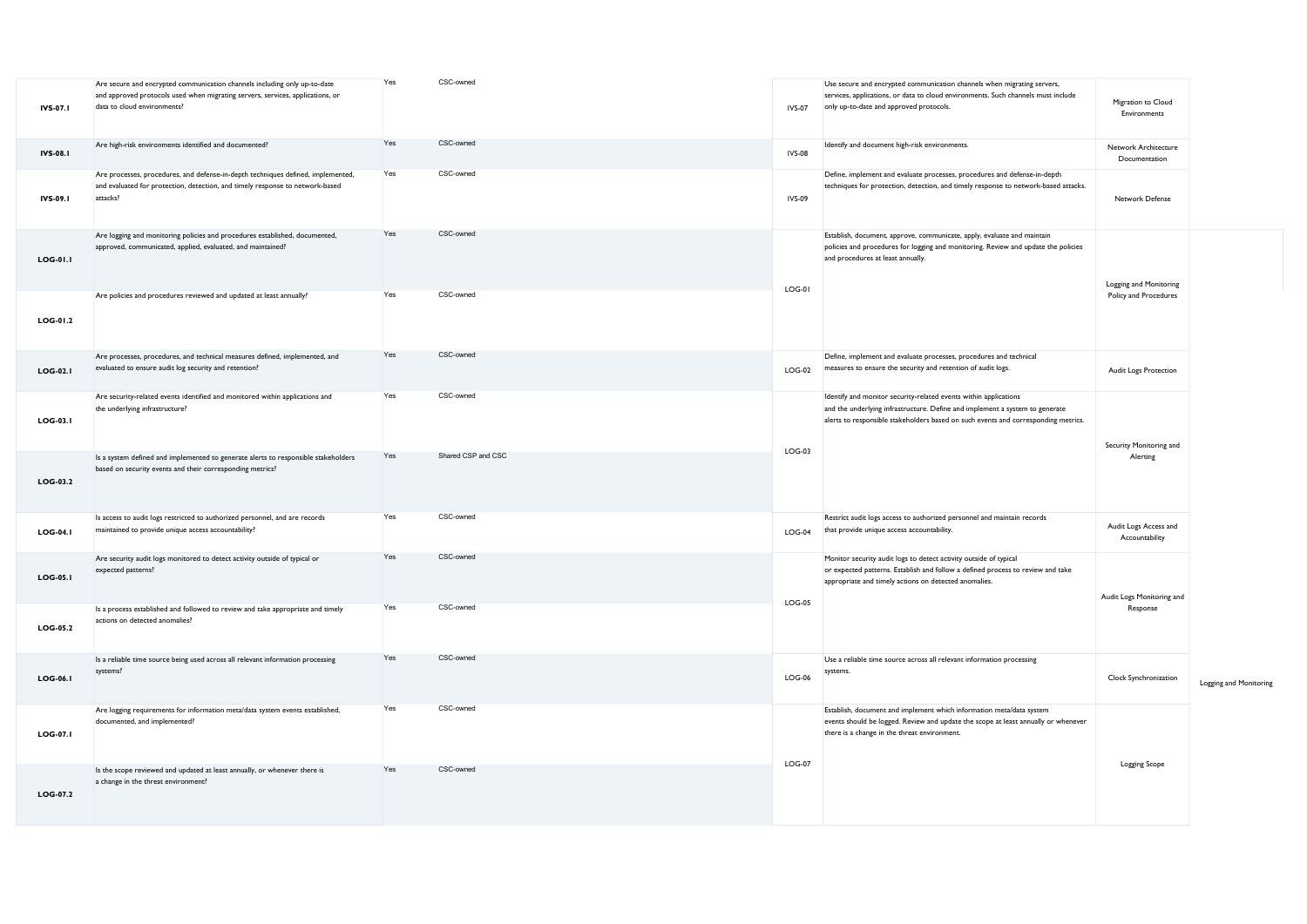| <b>LOG-08.1</b> | Are audit records generated, and do they contain relevant security information?                                                                                                                                                                              | Yes | CSC-owned | $LOG-08$      | Generate audit records containing relevant security information.                                                                                                                                                                                                                                 | Log Records                                |                                                                    |
|-----------------|--------------------------------------------------------------------------------------------------------------------------------------------------------------------------------------------------------------------------------------------------------------|-----|-----------|---------------|--------------------------------------------------------------------------------------------------------------------------------------------------------------------------------------------------------------------------------------------------------------------------------------------------|--------------------------------------------|--------------------------------------------------------------------|
| <b>LOG-09.1</b> | Does the information system protect audit records from unauthorized access,<br>modification, and deletion?                                                                                                                                                   | Yes | CSC-owned | $LOG-09$      | The information system protects audit records from unauthorized access,<br>modification, and deletion.                                                                                                                                                                                           | Log Protection                             |                                                                    |
| <b>LOG-10.1</b> | Are monitoring and internal reporting capabilities established to report on<br>cryptographic operations, encryption, and key management policies, processes,<br>procedures, and controls?                                                                    | Yes | CSC-owned | LOG-10        | Establish and maintain a monitoring and internal reporting capability<br>over the operations of cryptographic, encryption and key management policies,<br>processes, procedures, and controls.                                                                                                   | Encryption Monitoring and<br>Reporting     |                                                                    |
| <b>LOG-11.1</b> | Are key lifecycle management events logged and monitored to enable auditing<br>and reporting on cryptographic keys' usage?                                                                                                                                   | Yes | CSC-owned | LOG-11        | Log and monitor key lifecycle management events to enable auditing<br>and reporting on usage of cryptographic keys.                                                                                                                                                                              | <b>Transaction/Activity Logging</b>        |                                                                    |
| <b>LOG-12.1</b> | Is physical access logged and monitored using an auditable access control<br>system?                                                                                                                                                                         | Yes | CSC-owned | LOG-12        | Monitor and log physical access using an auditable access control<br>system.                                                                                                                                                                                                                     | <b>Access Control Logs</b>                 |                                                                    |
| <b>LOG-13.1</b> | Are processes and technical measures for reporting monitoring system anomalies<br>and failures defined, implemented, and evaluated?                                                                                                                          | Yes | CSC-owned | $LOG-13$      | Define, implement and evaluate processes, procedures and technical<br>measures for the reporting of anomalies and failures of the monitoring system<br>and provide immediate notification to the accountable party.                                                                              | <b>Failures and Anomalies</b>              |                                                                    |
| $LOG-13.2$      | Are accountable parties immediately notified about anomalies and failures?                                                                                                                                                                                   | Yes | CSC-owned |               |                                                                                                                                                                                                                                                                                                  | Reporting                                  |                                                                    |
| <b>SEF-01.1</b> | Are policies and procedures for security incident management, e-discovery,<br>and cloud forensics established, documented, approved, communicated, applied,<br>evaluated, and maintained?                                                                    | Yes | CSC-owned | SEF-01        | Establish, document, approve, communicate, apply, evaluate and maintain<br>policies and procedures for Security Incident Management, E-Discovery, and Cloud<br>Forensics. Review and update the policies and procedures at least annually.                                                       | Security Incident<br>Management Policy and |                                                                    |
| <b>SEF-01.2</b> | Are policies and procedures reviewed and updated annually?                                                                                                                                                                                                   | Yes | CSC-owned |               |                                                                                                                                                                                                                                                                                                  | Procedures                                 |                                                                    |
| <b>SEF-02.1</b> | Are policies and procedures for timely management of security incidents established,<br>documented, approved, communicated, applied, evaluated, and maintained?                                                                                              | Yes | CSC-owned |               | Establish, document, approve, communicate, apply, evaluate and maintain<br>policies and procedures for the timely management of security incidents. Review<br>and update the policies and procedures at least annually.                                                                          | Service Management Policy                  |                                                                    |
| <b>SEF-02.2</b> | Are policies and procedures for timely management of security incidents reviewed<br>and updated at least annually?                                                                                                                                           | Yes | CSC-owned | <b>SEF-02</b> |                                                                                                                                                                                                                                                                                                  | and Procedures                             |                                                                    |
| <b>SEF-03.1</b> | Is a security incident response plan that includes relevant internal departments,<br>impacted CSCs, and other business-critical relationships (such as supply-chain)<br>established, documented, approved, communicated, applied, evaluated, and maintained? | Yes | CSC-owned | <b>SEF-03</b> | 'Establish, document, approve, communicate, apply, evaluate and maintain<br>a security incident response plan, which includes but is not limited to: relevant<br>internal departments, impacted CSCs, and other business critical relationships<br>(such as supply-chain) that may be impacted.' | Incident Response Plans                    |                                                                    |
| <b>SEF-04.1</b> | Is the security incident response plan tested and updated for effectiveness,<br>as necessary, at planned intervals or upon significant organizational or environmental<br>changes?                                                                           | Yes | CSC-owned | <b>SEF-04</b> | Test and update as necessary incident response plans at planned intervals<br>or upon significant organizational or environmental changes for effectiveness.                                                                                                                                      | <b>Incident Response Testing</b>           | Security Incident<br>Management, E-Discovery, &<br>Cloud Forensics |
| <b>SEF-05.1</b> | Are information security incident metrics established and monitored?                                                                                                                                                                                         | Yes | CSC-owned | <b>SEF-05</b> | Establish and monitor information security incident metrics.                                                                                                                                                                                                                                     | Incident Response Metrics                  |                                                                    |
| <b>SEF-06.1</b> | Are processes, procedures, and technical measures supporting business processes<br>to triage security-related events defined, implemented, and evaluated?                                                                                                    | Yes | CSC-owned | <b>SEF-06</b> | Define, implement and evaluate processes, procedures and technical<br>measures supporting business processes to triage security-related events.                                                                                                                                                  | <b>Event Triage Processes</b>              |                                                                    |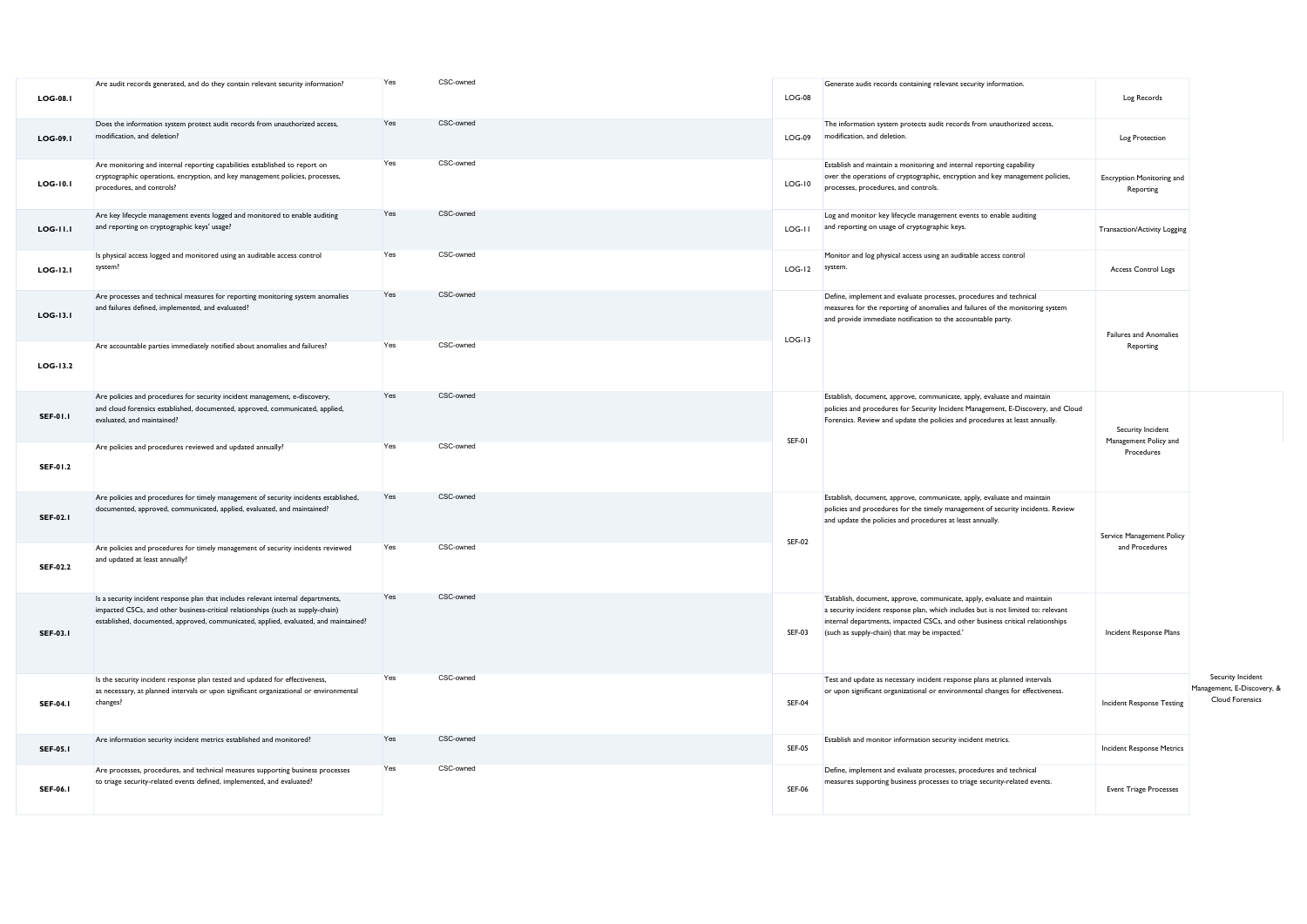| <b>SEF-07.1</b> | Are processes, procedures, and technical measures for security breach notifications<br>defined and implemented?                                                                                                                                                                                                                                                                                                                                                                                                                                                    | Yes | CSC-owned          | <b>SEF-07</b> | Define and implement, processes, procedures and technical measures<br>for security breach notifications. Report security breaches and assumed security<br>breaches including any relevant supply chain breaches, as per applicable SLAs,<br>laws and regulations.                                                                                                                                                                                                                                                                                                   | Security Breach Notification                 |                                               |
|-----------------|--------------------------------------------------------------------------------------------------------------------------------------------------------------------------------------------------------------------------------------------------------------------------------------------------------------------------------------------------------------------------------------------------------------------------------------------------------------------------------------------------------------------------------------------------------------------|-----|--------------------|---------------|---------------------------------------------------------------------------------------------------------------------------------------------------------------------------------------------------------------------------------------------------------------------------------------------------------------------------------------------------------------------------------------------------------------------------------------------------------------------------------------------------------------------------------------------------------------------|----------------------------------------------|-----------------------------------------------|
| <b>SEF-07.2</b> | Are security breaches and assumed security breaches reported (including any<br>relevant supply chain breaches) as per applicable SLAs, laws, and regulations?                                                                                                                                                                                                                                                                                                                                                                                                      | Yes | CSC-owned          |               |                                                                                                                                                                                                                                                                                                                                                                                                                                                                                                                                                                     |                                              |                                               |
| <b>SEF-08.1</b> | Are points of contact maintained for applicable regulation authorities, national<br>and local law enforcement, and other legal jurisdictional authorities?                                                                                                                                                                                                                                                                                                                                                                                                         | Yes | CSC-owned          | <b>SEF-08</b> | Maintain points of contact for applicable regulation authorities,<br>national and local law enforcement, and other legal jurisdictional authorities.                                                                                                                                                                                                                                                                                                                                                                                                                | Points of Contact<br>Maintenance             |                                               |
| <b>STA-01.1</b> | Are policies and procedures implementing the shared security responsibility<br>model (SSRM) within the organization established, documented, approved, communicated,<br>applied, evaluated, and maintained?                                                                                                                                                                                                                                                                                                                                                        | Yes | CSC-owned          |               | Establish, document, approve, communicate, apply, evaluate and maintain<br>policies and procedures for the application of the Shared Security Responsibility<br>Model (SSRM) within the organization. Review and update the policies and procedures<br>at least annually.                                                                                                                                                                                                                                                                                           |                                              |                                               |
| <b>STA-01.2</b> | Are the policies and procedures that apply the SSRM reviewed and updated annually?                                                                                                                                                                                                                                                                                                                                                                                                                                                                                 | Yes | CSC-owned          | STA-01        |                                                                                                                                                                                                                                                                                                                                                                                                                                                                                                                                                                     | <b>SSRM Policy and Procedures</b>            |                                               |
| <b>STA-02.1</b> | Is the SSRM applied, documented, implemented, and managed throughout the supply<br>chain for the cloud service offering?                                                                                                                                                                                                                                                                                                                                                                                                                                           | Yes | Shared CSP and CSC | STA-02        | Apply, document, implement and manage the SSRM throughout the supply<br>chain for the cloud service offering.                                                                                                                                                                                                                                                                                                                                                                                                                                                       | SSRM Supply Chain                            |                                               |
| <b>STA-03.1</b> | Is the CSC given SSRM guidance detailing information about SSRM applicability<br>throughout the supply chain?                                                                                                                                                                                                                                                                                                                                                                                                                                                      | Yes | CSC-owned          | <b>STA-03</b> | Provide SSRM Guidance to the CSC detailing information about the<br>SSRM applicability throughout the supply chain.                                                                                                                                                                                                                                                                                                                                                                                                                                                 | <b>SSRM Guidance</b>                         |                                               |
| <b>STA-04.1</b> | Is the shared ownership and applicability of all CSA CCM controls delineated<br>according to the SSRM for the cloud service offering?                                                                                                                                                                                                                                                                                                                                                                                                                              | Yes | Shared CSP and CSC | <b>STA-04</b> | Delineate the shared ownership and applicability of all CSA CCM controls<br>according to the SSRM for the cloud service offering.                                                                                                                                                                                                                                                                                                                                                                                                                                   | <b>SSRM Control Ownership</b>                |                                               |
| <b>STA-05.1</b> | Is SSRM documentation for all cloud services the organization uses reviewed<br>and validated?                                                                                                                                                                                                                                                                                                                                                                                                                                                                      | Yes | CSC-owned          | <b>STA-05</b> | Review and validate SSRM documentation for all cloud services offerings<br>the organization uses.                                                                                                                                                                                                                                                                                                                                                                                                                                                                   | <b>SSRM Documentation</b><br>Review          |                                               |
| <b>STA-06.1</b> | Are the portions of the SSRM the organization is responsible for implemented,<br>operated, audited, or assessed?                                                                                                                                                                                                                                                                                                                                                                                                                                                   | Yes | CSC-owned          | STA-06        | Implement, operate, and audit or assess the portions of the SSRM<br>which the organization is responsible for.                                                                                                                                                                                                                                                                                                                                                                                                                                                      | <b>SSRM Control</b><br>Implementation        |                                               |
| <b>STA-07.1</b> | Is an inventory of all supply chain relationships developed and maintained?                                                                                                                                                                                                                                                                                                                                                                                                                                                                                        | Yes | CSC-owned          | <b>STA-07</b> | Develop and maintain an inventory of all supply chain relationships.                                                                                                                                                                                                                                                                                                                                                                                                                                                                                                | Supply Chain Inventory                       | Supply Chain Management,<br>Transparency, and |
| <b>STA-08.1</b> | Are risk factors associated with all organizations within the supply chain<br>periodically reviewed by CSPs?                                                                                                                                                                                                                                                                                                                                                                                                                                                       | Yes | CSP-owned          | <b>STA-08</b> | CSPs periodically review risk factors associated with all organizations<br>within their supply chain.                                                                                                                                                                                                                                                                                                                                                                                                                                                               | Supply Chain Risk<br>Management              | Accountability                                |
| <b>STA-09.1</b> | Do service agreements between CSPs and CSCs (tenants) incorporate at least the<br>following mutually agreed upon provisions and/or terms?<br>• Scope, characteristics, and location of business relationship and services offered<br>• Information security requirements (including SSRM)<br>• Change management process<br>• Logging and monitoring capability<br>• Incident management and communication procedures<br>• Right to audit and third-party assessment<br>• Service termination<br>• Interoperability and portability requirements<br>• Data privacy | Yes | CSP-owned          | STA-09        | Service agreements between CSPs and CSCs (tenants) must incorporate at least the<br>following mutually-agreed upon provisions and/or terms:<br>• Scope, characteristics and location of business relationship and services offered<br>• Information security requirements (including SSRM)<br>• Change management process<br>• Logging and monitoring capability<br>• Incident management and communication procedures<br>• Right to audit and third party assessment<br>• Service termination<br>• Interoperability and portability requirements<br>• Data privacy | Primary Service and<br>Contractual Agreement |                                               |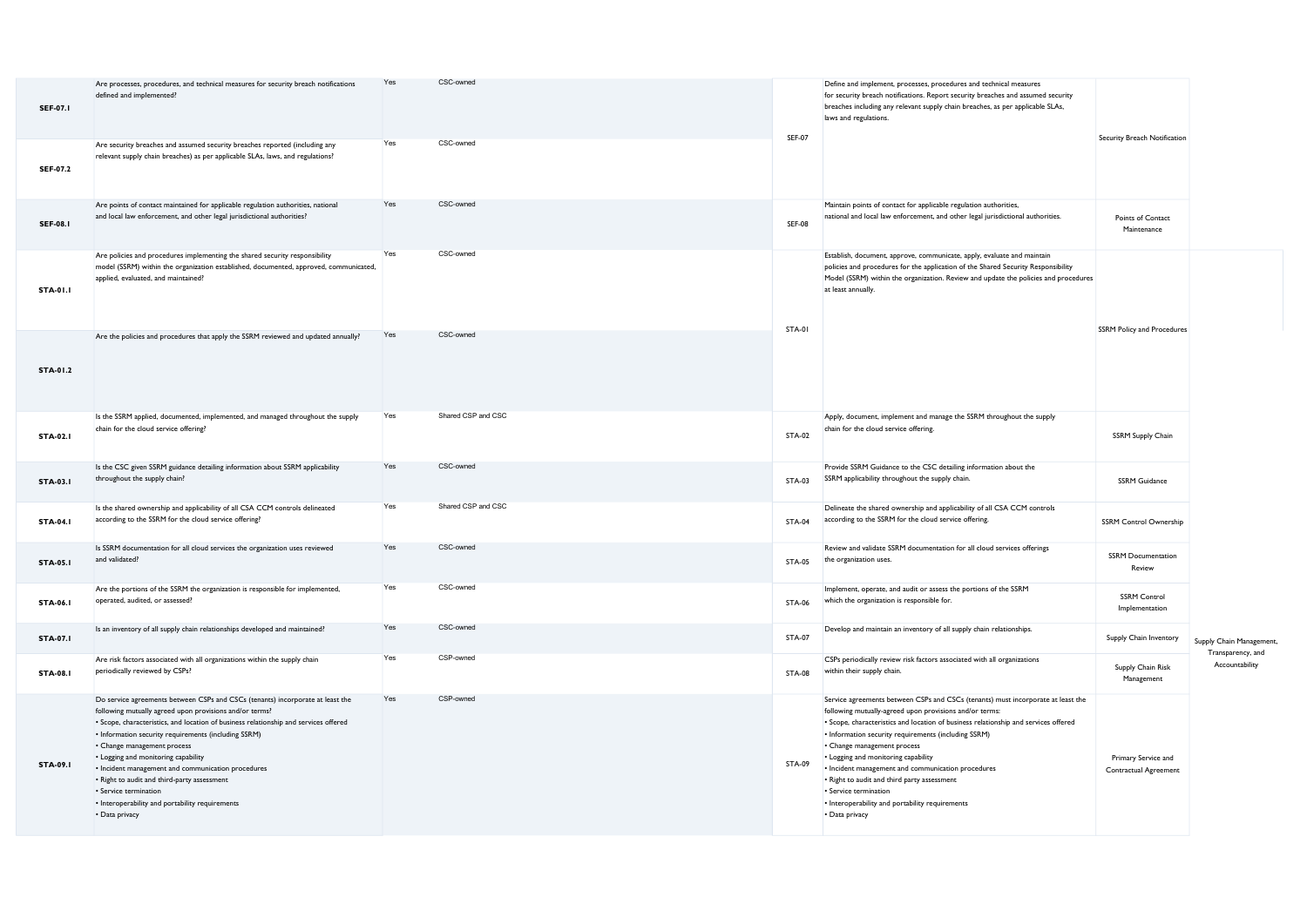| <b>STA-10.1</b> | Are supply chain agreements between CSPs and CSCs reviewed at least annually?                                                                                                                                                                       | Yes | CSP-owned          | <b>STA-10</b> | Review supply chain agreements between CSPs and CSCs at least annually.                                                                                                                                                                                                                                          | Supply Chain Agreement<br>Review             |                                      |
|-----------------|-----------------------------------------------------------------------------------------------------------------------------------------------------------------------------------------------------------------------------------------------------|-----|--------------------|---------------|------------------------------------------------------------------------------------------------------------------------------------------------------------------------------------------------------------------------------------------------------------------------------------------------------------------|----------------------------------------------|--------------------------------------|
| <b>STA-11.1</b> | Is there a process for conducting internal assessments at least annually to<br>confirm the conformance and effectiveness of standards, policies, procedures,<br>and SLA activities?                                                                 | Yes | Shared CSP and CSC | STA-11        | Define and implement a process for conducting internal assessments<br>to confirm conformance and effectiveness of standards, policies, procedures,<br>and service level agreement activities at least annually.                                                                                                  | Internal Compliance Testing                  |                                      |
| <b>STA-12.1</b> | Are policies that require all supply chain CSPs to comply with information<br>security, confidentiality, access control, privacy, audit, personnel policy, and<br>service level requirements and standards implemented?                             | Yes | Shared CSP and CSC | <b>STA-12</b> | Implement policies requiring all CSPs throughout the supply chain<br>to comply with information security, confidentiality, access control, privacy,<br>audit, personnel policy and service level requirements and standards.                                                                                     | Supply Chain Service<br>Agreement Compliance |                                      |
| <b>STA-13.1</b> | Are supply chain partner IT governance policies and procedures reviewed periodically?                                                                                                                                                               | Yes | CSC-owned          | <b>STA-13</b> | Periodically review the organization's supply chain partners' IT<br>governance policies and procedures.                                                                                                                                                                                                          | Supply Chain Governance<br>Review            |                                      |
| <b>STA-14.1</b> | Is a process to conduct periodic security assessments for all supply chain<br>organizations defined and implemented?                                                                                                                                | Yes | CSC-owned          | $STA-14$      | Define and implement a process for conducting security assessments<br>periodically for all organizations within the supply chain.                                                                                                                                                                                | Supply Chain Data Security<br>Assessment     |                                      |
| <b>TVM-01.1</b> | Are policies and procedures established, documented, approved, communicated,<br>applied, evaluated, and maintained to identify, report, and prioritize the remediation<br>of vulnerabilities to protect systems against vulnerability exploitation? | Yes | CSC-owned          |               | Establish, document, approve, communicate, apply, evaluate and maintain<br>policies and procedures to identify, report and prioritize the remediation of<br>vulnerabilities, in order to protect systems against vulnerability exploitation.<br>Review and update the policies and procedures at least annually. | Threat and Vulnerability                     |                                      |
| TVM-01.2        | Are threat and vulnerability management policies and procedures reviewed and<br>updated at least annually?                                                                                                                                          | Yes | CSC-owned          | TVM-01        |                                                                                                                                                                                                                                                                                                                  | Management Policy and<br>Procedures          |                                      |
| <b>TVM-02.1</b> | Are policies and procedures to protect against malware on managed assets established,<br>documented, approved, communicated, applied, evaluated, and maintained?                                                                                    | Yes | CSC-owned          |               | Establish, document, approve, communicate, apply, evaluate and maintain<br>policies and procedures to protect against malware on managed assets. Review<br>and update the policies and procedures at least annually.                                                                                             | Malware Protection Policy                    |                                      |
| TVM-02.2        | Are asset management and malware protection policies and procedures reviewed<br>and updated at least annually?                                                                                                                                      | Yes | CSC-owned          | <b>TVM-02</b> |                                                                                                                                                                                                                                                                                                                  | and Procedures                               |                                      |
| <b>TVM-03.1</b> | Are processes, procedures, and technical measures defined, implemented, and<br>evaluated to enable scheduled and emergency responses to vulnerability identifications<br>(based on the identified risk)?                                            | Yes | CSC-owned          | TVM-03        | Define, implement and evaluate processes, procedures and technical<br>measures to enable both scheduled and emergency responses to vulnerability<br>identifications,<br>based on the identified risk.                                                                                                            | Vulnerability Remediation<br>Schedule        |                                      |
| <b>TVM-04.1</b> | Are processes, procedures, and technical measures defined, implemented, and<br>evaluated to update detection tools, threat signatures, and compromise indicators<br>weekly (or more frequent) basis?                                                | Yes | CSC-owned          | <b>TVM-04</b> | Define, implement and evaluate processes, procedures and technical<br>measures to update detection tools, threat signatures, and indicators of compromise<br>on a weekly, or more frequent basis.                                                                                                                | <b>Detection Updates</b>                     | Threat & Vulnerability<br>Management |
| <b>TVM-05.1</b> | Are processes, procedures, and technical measures defined, implemented, and<br>evaluated to identify updates for applications that use third-party or open-source<br>libraries (according to the organization's vulnerability management policy)?   | Yes | CSC-owned          | TVM-05        | Define, implement and evaluate processes, procedures and technical<br>measures to identify updates for applications which use third party or open<br>source libraries according to the organization's vulnerability management policy.                                                                           | External Library<br>Vulnerabilities          |                                      |
| <b>TVM-06.1</b> | Are processes, procedures, and technical measures defined, implemented, and<br>evaluated for periodic, independent, third-party penetration testing?                                                                                                | Yes | CSC-owned          | <b>TVM-06</b> | Define, implement and evaluate processes, procedures and technical<br>measures for the periodic performance of penetration testing by independent<br>third parties.                                                                                                                                              | <b>Penetration Testing</b>                   |                                      |
| <b>TVM-07.1</b> | Are processes, procedures, and technical measures defined, implemented, and<br>evaluated for vulnerability detection on organizationally managed assets at least<br>monthly?                                                                        | Yes | CSC-owned          | <b>TVM-07</b> | Define, implement and evaluate processes, procedures and technical<br>measures for the detection of vulnerabilities on organizationally managed assets<br>at least monthly.                                                                                                                                      | Vulnerability Identification                 |                                      |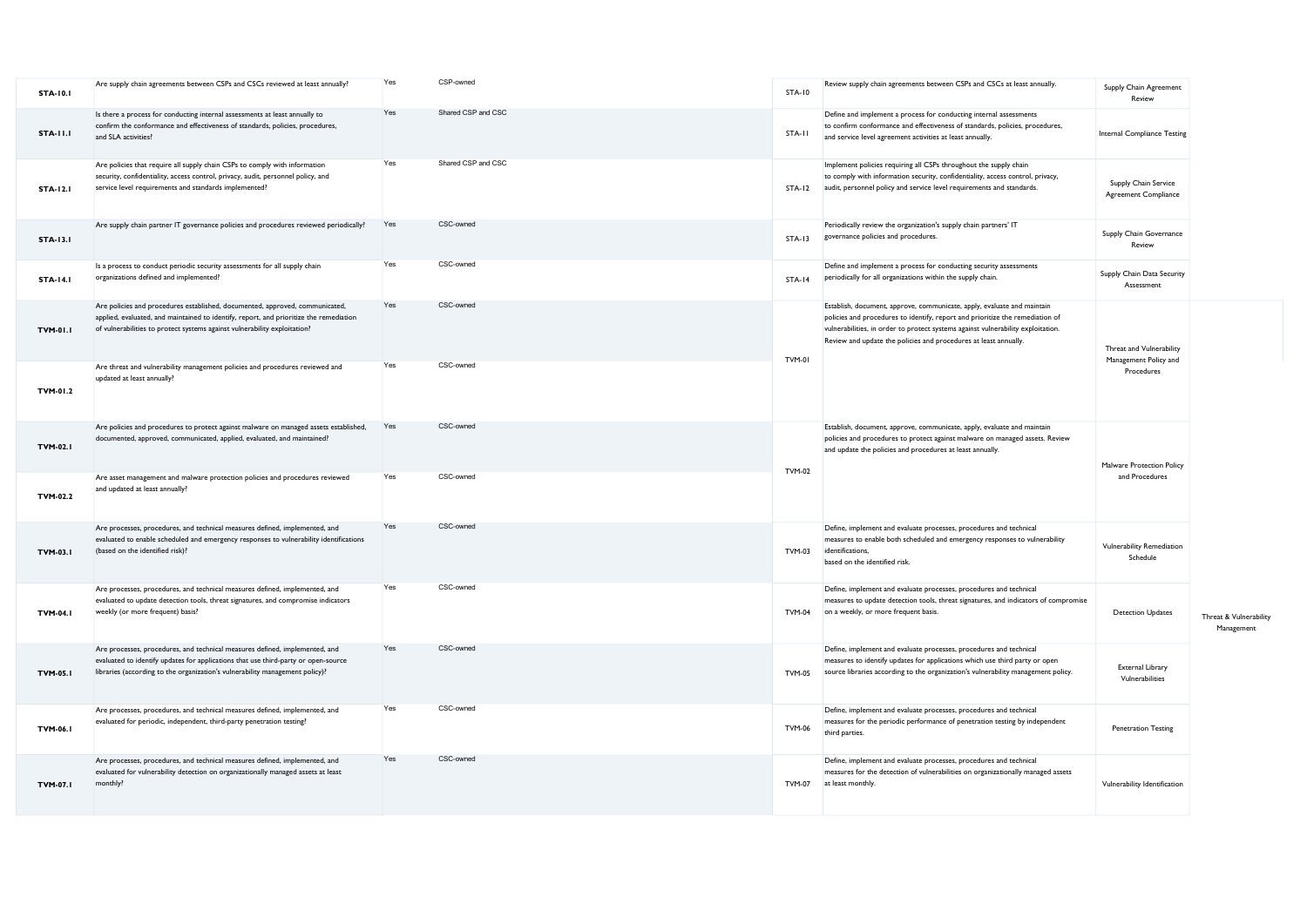| <b>TVM-08.1</b> | Is vulnerability remediation prioritized using a risk-based model from an<br>industry-recognized framework?                                                                                                                                   | Yes       | CSC-owned |                                                   | <b>TVM-08</b> | Use a risk-based model for effective prioritization of vulnerability<br>remediation using an industry recognized framework.                                                                                              | Vulnerability Prioritization                 |                                  |
|-----------------|-----------------------------------------------------------------------------------------------------------------------------------------------------------------------------------------------------------------------------------------------|-----------|-----------|---------------------------------------------------|---------------|--------------------------------------------------------------------------------------------------------------------------------------------------------------------------------------------------------------------------|----------------------------------------------|----------------------------------|
| <b>TVM-09.1</b> | Is a process defined and implemented to track and report vulnerability identification<br>and remediation activities that include stakeholder notification?                                                                                    | Yes       | CSC-owned |                                                   | <b>TVM-09</b> | Define and implement a process for tracking and reporting vulnerability<br>identification and remediation activities that includes stakeholder notification.                                                             | <b>Vulnerability Management</b><br>Reporting |                                  |
| <b>TVM-10.1</b> | Are metrics for vulnerability identification and remediation established,<br>monitored, and reported at defined intervals?                                                                                                                    | Yes       | CSC-owned |                                                   | <b>TVM-10</b> | Establish, monitor and report metrics for vulnerability identification<br>and remediation at defined intervals.                                                                                                          | <b>Vulnerability Management</b><br>Metrics   |                                  |
| <b>UEM-01.1</b> | Are policies and procedures established, documented, approved, communicated,<br>applied, evaluated, and maintained for all endpoints?                                                                                                         | Yes       | CSC-owned |                                                   | UEM-01        | Establish, document, approve, communicate, apply, evaluate and maintain<br>policies and procedures for all endpoints. Review and update the policies and<br>procedures at least annually.                                | Endpoint Devices Policy and                  |                                  |
| <b>UEM-01.2</b> | Are universal endpoint management policies and procedures reviewed and updated<br>at least annually?                                                                                                                                          | Yes       | CSC-owned |                                                   |               |                                                                                                                                                                                                                          | Procedures                                   |                                  |
| <b>UEM-02.1</b> | Is there a defined, documented, applicable and evaluated list containing approved<br>services, applications, and the sources of applications (stores) acceptable for<br>use by endpoints when accessing or storing organization-managed data? | Yes       | CSC-owned |                                                   | <b>UEM-02</b> | Define, document, apply and evaluate a list of approved services,<br>applications and sources of applications (stores) acceptable for use by endpoints<br>when accessing or storing organization-managed data.           | Application and Service<br>Approval          |                                  |
| <b>UEM-03.1</b> | Is a process defined and implemented to validate endpoint device compatibility<br>with operating systems and applications?                                                                                                                    | Yes       | CSC-owned |                                                   | <b>UEM-03</b> | Define and implement a process for the validation of the endpoint<br>device's compatibility with operating systems and applications.                                                                                     | Compatibility                                |                                  |
| <b>UEM-04.1</b> | Is an inventory of all endpoints used and maintained to store and access company<br>data?                                                                                                                                                     | Yes       | CSC-owned |                                                   | <b>UEM-04</b> | Maintain an inventory of all endpoints used to store and access company<br>data.                                                                                                                                         | <b>Endpoint Inventory</b>                    |                                  |
| <b>UEM-05.1</b> | Are processes, procedures, and technical measures defined, implemented and<br>evaluated, to enforce policies and controls for all endpoints permitted to access<br>systems and/or store, transmit, or process organizational data?            | Yes       | CSP-owned |                                                   | <b>UEM-05</b> | Define, implement and evaluate processes, procedures and technical<br>measures to enforce policies and controls for all endpoints permitted to access<br>systems and/or store, transmit, or process organizational data. | <b>Endpoint Management</b>                   |                                  |
| <b>UEM-06.1</b> | Are all relevant interactive-use endpoints configured to require an automatic<br>lock screen?                                                                                                                                                 | Yes       | CSC-owned |                                                   | <b>UEM-06</b> | Configure all relevant interactive-use endpoints to require an automatic<br>lock screen.                                                                                                                                 | Automatic Lock Screen                        | Universal Endpoint<br>Management |
| <b>UEM-07.1</b> | Are changes to endpoint operating systems, patch levels, and/or applications<br>managed through the organizational change management process?                                                                                                 | Yes       | CSC-owned |                                                   | <b>UEM-07</b> | Manage changes to endpoint operating systems, patch levels, and/or<br>applications through the company's change management processes.                                                                                    | <b>Operating Systems</b>                     |                                  |
| <b>UEM-08.1</b> | Is information protected from unauthorized disclosure on managed endpoints<br>with storage encryption?                                                                                                                                        | <b>NA</b> | CSC-owned | The information is not stored on the<br>endpoints | <b>UEM-08</b> | Protect information from unauthorized disclosure on managed endpoint<br>devices with storage encryption.                                                                                                                 | Storage Encryption                           |                                  |
| <b>UEM-09.1</b> | Are anti-malware detection and prevention technology services configured on<br>managed endpoints?                                                                                                                                             | Yes       | CSC-owned |                                                   | <b>UEM-09</b> | Configure managed endpoints with anti-malware detection and prevention<br>technology and services.                                                                                                                       | Anti-Malware Detection and<br>Prevention     |                                  |
| <b>UEM-10.1</b> | Are software firewalls configured on managed endpoints?                                                                                                                                                                                       | Yes       | CSC-owned |                                                   | <b>UEM-10</b> | Configure managed endpoints with properly configured software firewalls.                                                                                                                                                 | Software Firewall                            |                                  |
| <b>UEM-11.1</b> | Are managed endpoints configured with data loss prevention (DLP) technologies<br>and rules per a risk assessment?                                                                                                                             | Yes       | CSC-owned |                                                   | UEM-II        | Configure managed endpoints with Data Loss Prevention (DLP) technologies<br>and rules in accordance with a risk assessment.                                                                                              | Data Loss Prevention                         |                                  |
| <b>UEM-12.1</b> | Are remote geolocation capabilities enabled for all managed mobile endpoints?                                                                                                                                                                 | <b>NA</b> | CSC-owned | There are no mobile endpoints                     | <b>UEM-12</b> | Enable remote geo-location capabilities for all managed mobile endpoints.                                                                                                                                                | Remote Locate                                |                                  |
| <b>UEM-13.1</b> | Are processes, procedures, and technical measures defined, implemented, and<br>evaluated to enable remote company data deletion on managed endpoint devices?                                                                                  | No        | CSC-owned |                                                   | <b>UEM-13</b> | Define, implement and evaluate processes, procedures and technical<br>measures to enable the deletion of company data remotely on managed endpoint<br>devices.                                                           | Remote Wipe                                  |                                  |